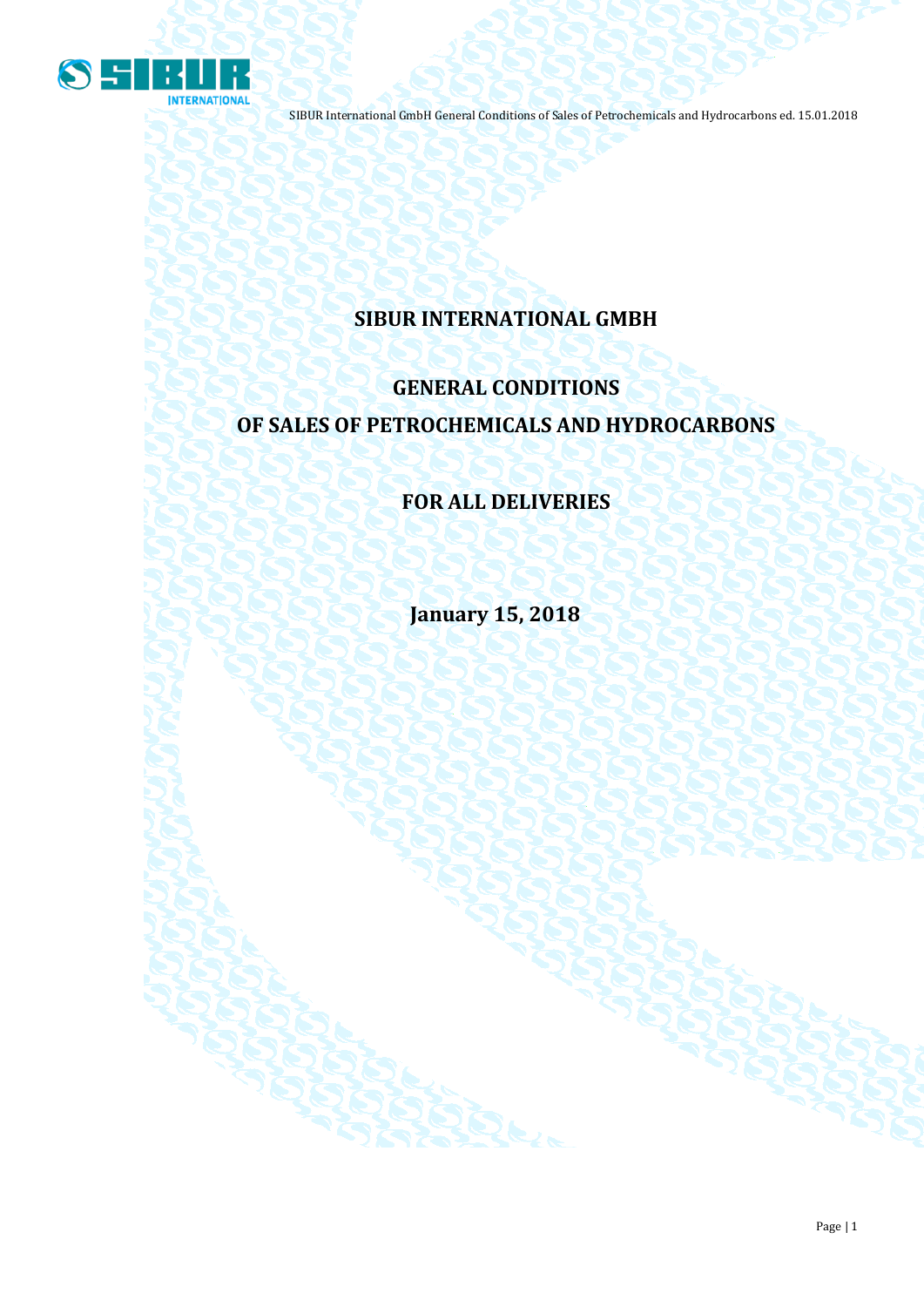

## **CONTENTS**

| <b>INTRODUCTORY PROVISIONS</b>                           | $\sqrt{3}$ |
|----------------------------------------------------------|------------|
| <b>PART I</b><br>TERMS, DEFINITIONS AND INTERPRETATIONS  | $\sqrt{3}$ |
| <b>PART II</b><br><b>CONTRACT FORMATION PROCEDURE</b>    | 8          |
| <b>PART III</b><br><b>CLAIMS</b>                         | 9          |
| <b>PART IV</b><br><b>GENERAL PAYMENT TERMS</b>           | 9          |
| <b>PART V</b><br><b>NOTICES</b>                          | 10         |
| <b>PART VI</b><br><b>CONFIDENTIAL INFORMATION</b>        | 11         |
| <b>PART VII</b><br><b>FORCE MAJEURE</b>                  | 12         |
| <b>PART VIII</b><br><b>ARBITRATION AND LAW</b>           | 13         |
| <b>PART IX</b><br><b>SURVIVAL PROVISIONS</b>             | 13         |
| <b>PART X</b><br><b>INJUNCTIVE RELIEF</b>                | 13         |
| <b>PART XI</b><br>HEALTH, SAFETY AND ENVIRONMENT         | 13         |
| <b>PART XII</b><br><b>REACH</b>                          | 14         |
| <b>PART XIII</b><br><b>RESTRAINT OF TRADE</b>            | 14         |
| <b>PART XIV</b><br><b>SANCTIONS</b>                      | 14         |
| <b>PART XV</b><br><b>ANTI-TRUST</b>                      | 15         |
| <b>PART XVI</b><br><b>ANTI-CORRUPTION</b>                | 15         |
| <b>PART XVII</b><br><b>EUROZONE EXIT/BREAK-UP CLAUSE</b> | 16         |
| <b>PART XVIII</b><br><b>MISCELLANEOUS</b>                | 16         |
| <b>ANNEX 1</b><br><b>LETTER OF INDEMNITY</b>             | 19         |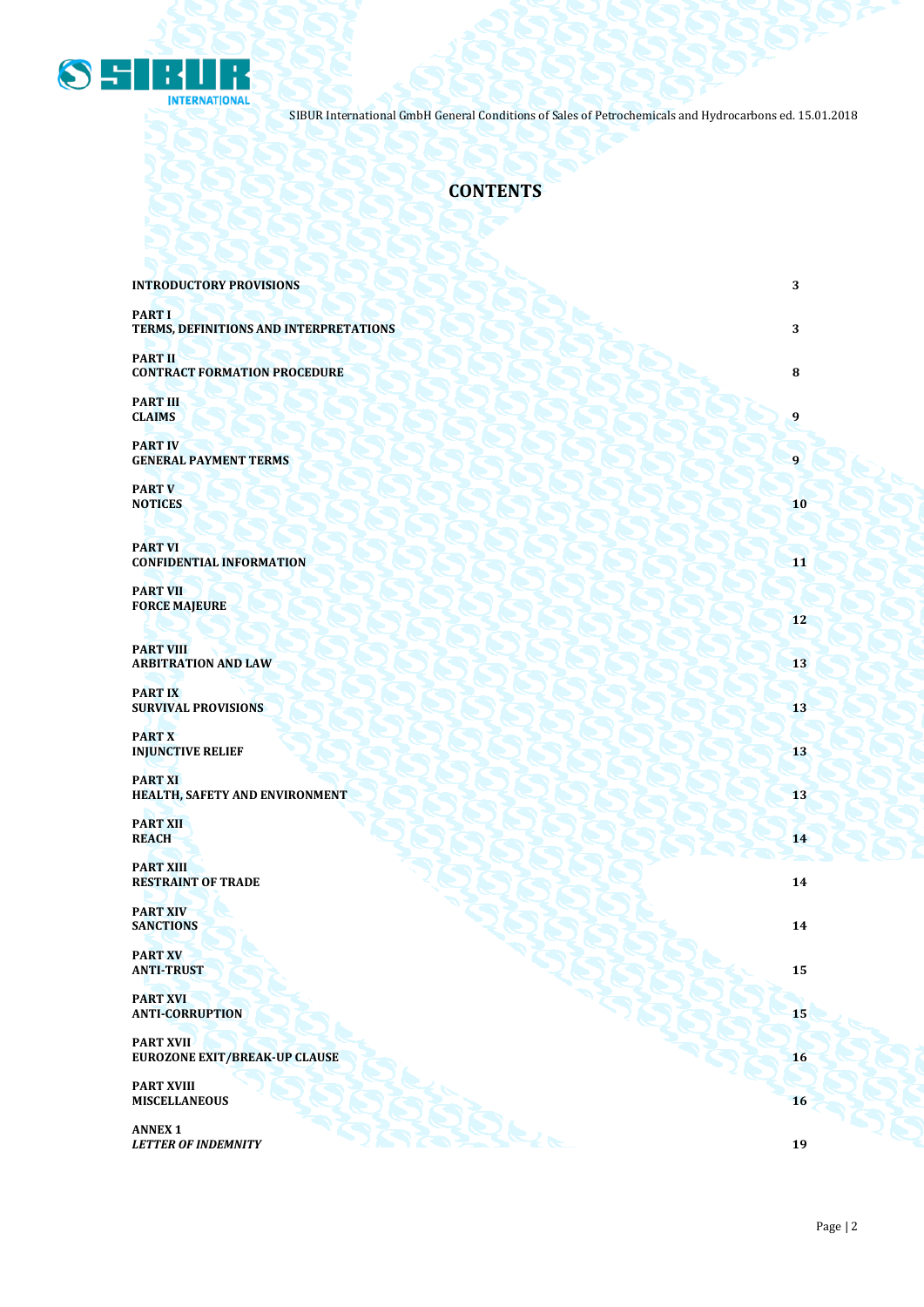

#### **INTRODUCTORY PROVISIONS**

**A.** These **General Conditions** (the "**General Conditions**") supplementing Business Terms shall apply to all Contracts executed by and between SIBUR International GmbH and a Buyer into which Business Terms are incorporated by reference, whether such Contracts are entered into orally, in writing or otherwise (including, for the avoidance of doubt, electronically), unless otherwise expressly agreed in the Contract. The last version of the General Conditions existing and effective as of the Effective Date of the Contract shall apply to such Contract.

**B.** The General Conditions may be amended, revised, restated or supplemented by SIBUR International GmbH from time to time. The General Conditions are available a[t www.sibur-int.com/](http://www.sibur-int.com/)documents/.

**C.** If there is any conflict, ambiguity or inconsistency between the terms and conditions of the General Conditions and Business Terms and/or the terms and conditions of the Contract and/or Incoterms, the order of priority of such documents (from highest to lowest) shall be as follows:

- 1. the Contract; then
- 2. Business Terms; then
- 3. General Conditions; then
- 4. Incoterms.

**D.** All terms used, but not defined herein shall have the respective meanings set forth in the Contract and/ or in the Business Terms, subject to clause C above.

#### **PART I**

#### **TERMS, DEFINITIONS AND INTERPRETATIONS**

**1.1.** The following terms when used in the Contract with initial capital letters shall have the respective meanings as defined below: "**Actual Contract Quantity**" shall mean the quantity of the Goods actually delivered by Seller to Buyer under the Contract.

"**Actual Monthly Quantity**" shall mean the quantity of the Goods actually delivered by Seller to Buyer under the Contract within a respective month of delivery.

"**Affiliate**" shall mean any person or entity that directly or indirectly controls, is controlled by, or is under the common Control of Seller or Buyer. "Control" for the purposes of this definition shall mean direct or indirect beneficial ownership of more than fifty per cent (50%) of the authorized share capital which provide voting rights or other voting interests in the entity in question.

"**Anti-Competitive Behavior**" shall mean any communication (by any means, whether electronic, written, verbal or otherwise), agreement (by any means, whether formal, informal, contractual, non-contractual, written or verbal) or other form of co-ordination or cooperation with any other competitor (whether past, present or potential) that is unlawful or otherwise restricted or prohibited under applicable competition Law and regulations.

"**Anti-Corruption Laws**" shall mean all applicable anti-bribery or anti-money laundering Law of any government, international or supranational organization, including without limitation, the U.S. Foreign Corrupt Practices Act of 1977, the UK Bribery Act 2010, the UK Anti-Terrorism, Crime and Security Act 2001, the UK Money Laundering Regulations 2007 and the UK Proceeds of Crime Act 2002, the UK Terrorism Act 2006 and the applicable country legislation implementing the OECD Convention on Combating Bribery of Foreign Public Officials in International Business Transactions or such other relevant laws of any other country in which business will be conducted (as the case may be).

"**Applicable Authority**" shall mean (i) any supranational organization or any state or political subdivision thereof, (ii) any authority exercising executive, legislative, judicial, regulatory or administrative functions on behalf of a supranational organization, a state or political subdivision thereof, including without limitation any supranational authority, government authority, ministry, agency, department, board, commission or instrumentality and subdivisions thereof, pursuant to the rights granted thereto by applicable Law.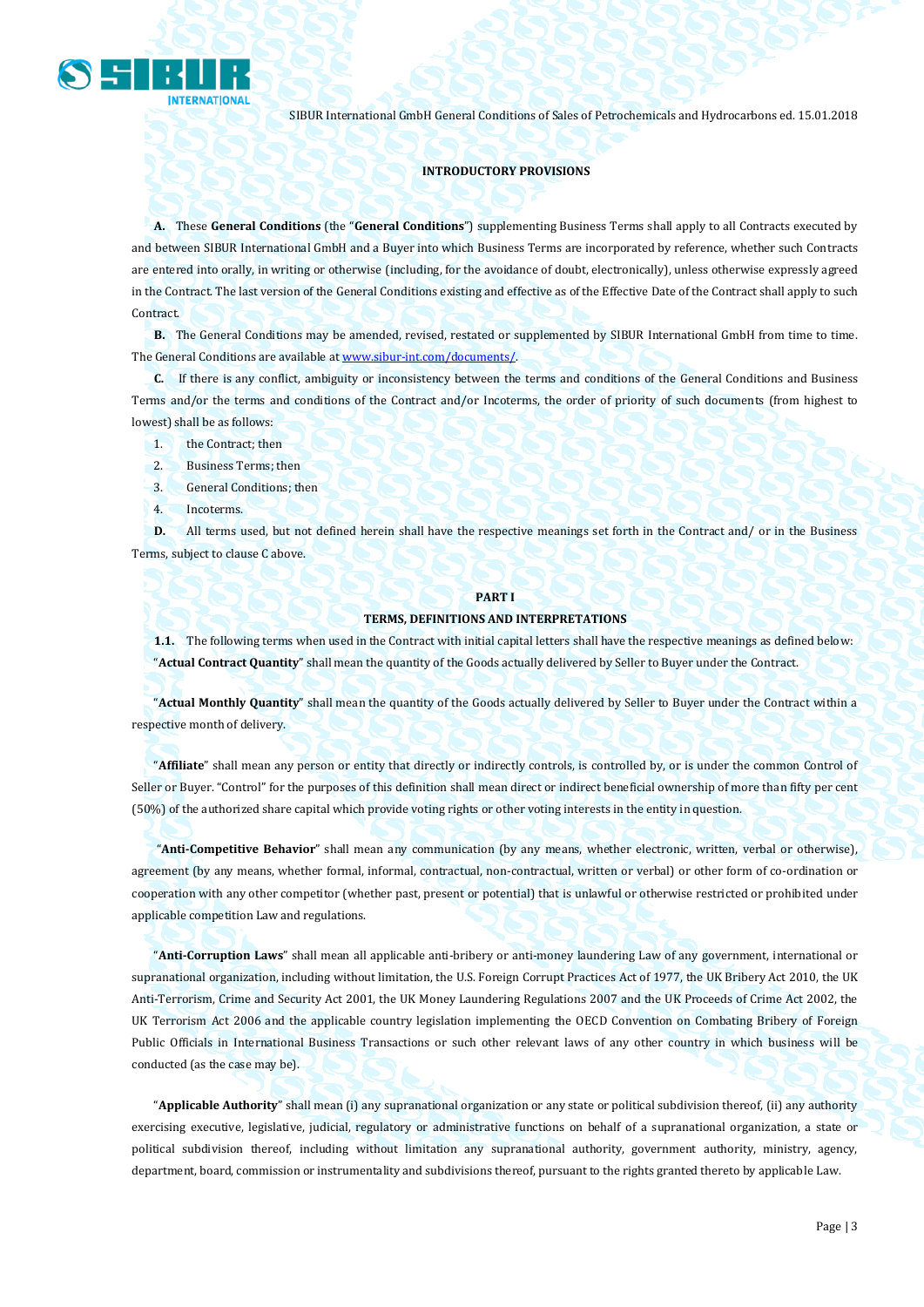

"**ASTM method**" shall mean the method of testing of the Goods based on the ASTM Standards for Materials, Products, Systems & Services in accordance with the procedure and regulations of ASTM as provided a[t www.astm.org.](http://www.astm.org/)

**"Bribery"** shall mean the offering, promising, giving, authorizing or accepting of any undue pecuniary or other advantage to, by or for any Applicable Authority or for anyone else in order to obtain or retain a business advantage or other improper advantage, including but not limited to in connection with public or private procurement contract awards, regulatory permits, taxation, customs, judicial and legislative proceedings.

Bribery often includes (but is not limited to):

(i) kicking back a portion of a Contract payment to government or party officials or to employees of contracting contractual counterparty, their close relatives, friends or business partners; or

(ii) using intermediaries such as agents, subcontractors, consultants or other Third Parties, to channel payments to government or party officials, or to employees of a contractual counterparty party, their relatives, friends or business partners.

"**Business Day**" or "**Working Day**" or "**Banking Day**" or "**Bank Day**" shall mean any day other than Saturday, Sunday or any public holiday on which banks are open for business in Moscow (Russian Federation), Vienna (Austria), New York (USA), London (England), and the country in which the Place of Destination is located .

"**Business Terms**" shall mean commercial terms and conditions, which shall be applicable to the respective Contract via reference in such Contract to such terms and conditions. Business Terms are available a[t www.sibur.int.com/documents/.](http://www.sibur.int.com/documents/)

**"Buyer"** shall mean a Party buying Goods as specified in the Contract.

**"Carrier"** shall mean any person or company contracted by Buyer or by Seller, as the case may be, to undertake to perform or to procure the performance of agreement with the Carrier by rail, road, sea or a combination thereof as may be applicable to the terms of delivery.

**"Certificate of Origin"** shall mean the document issued by Seller or the Manufacturer or a chamber of commerce or other agreed Third Party (as the case may be) specifying the country where the Goods were actually produced.

**"Certificate of Quality"** shall mean the document issued by the Seller or the Manufacturer in respect of the Goods confirming the quality of the Goods in accordance with the Contract.

"**CHF**" shall mean the official currency of Switzerland.

"**Confidential Information**" shall have the meaning set forth in the Part III of the General Conditions.

"**Consent**" shall mean any consent, approval, authorization, waiver, permit, grant, franchise, concession, agreement, licence, certificate, exemption, order, registration, declaration, filing, report or notice of, with or to any person (and "person" for this purpose shall mean any natural person, firm, partnership, association, corporation, company, limited liability company, trust, joint stock company, business trust, Applicable Authority or other organization or entity).

"**Container**" shall mean the type of container used for the delivery, transportation and/or storage of the Goods, as applicable.

"**Contract**" shall mean any contractual arrangement (whether oral, in writing, electronic or otherwise) relating to supply of Goods to Buyer by Seller into which Business Terms, and by extension the General Conditions, are incorporated by reference.

**"Corrupt Practices"** shall mean Bribery, Extortion or Solicitation, Trading in Influence and Laundering Corrupt Proceeds.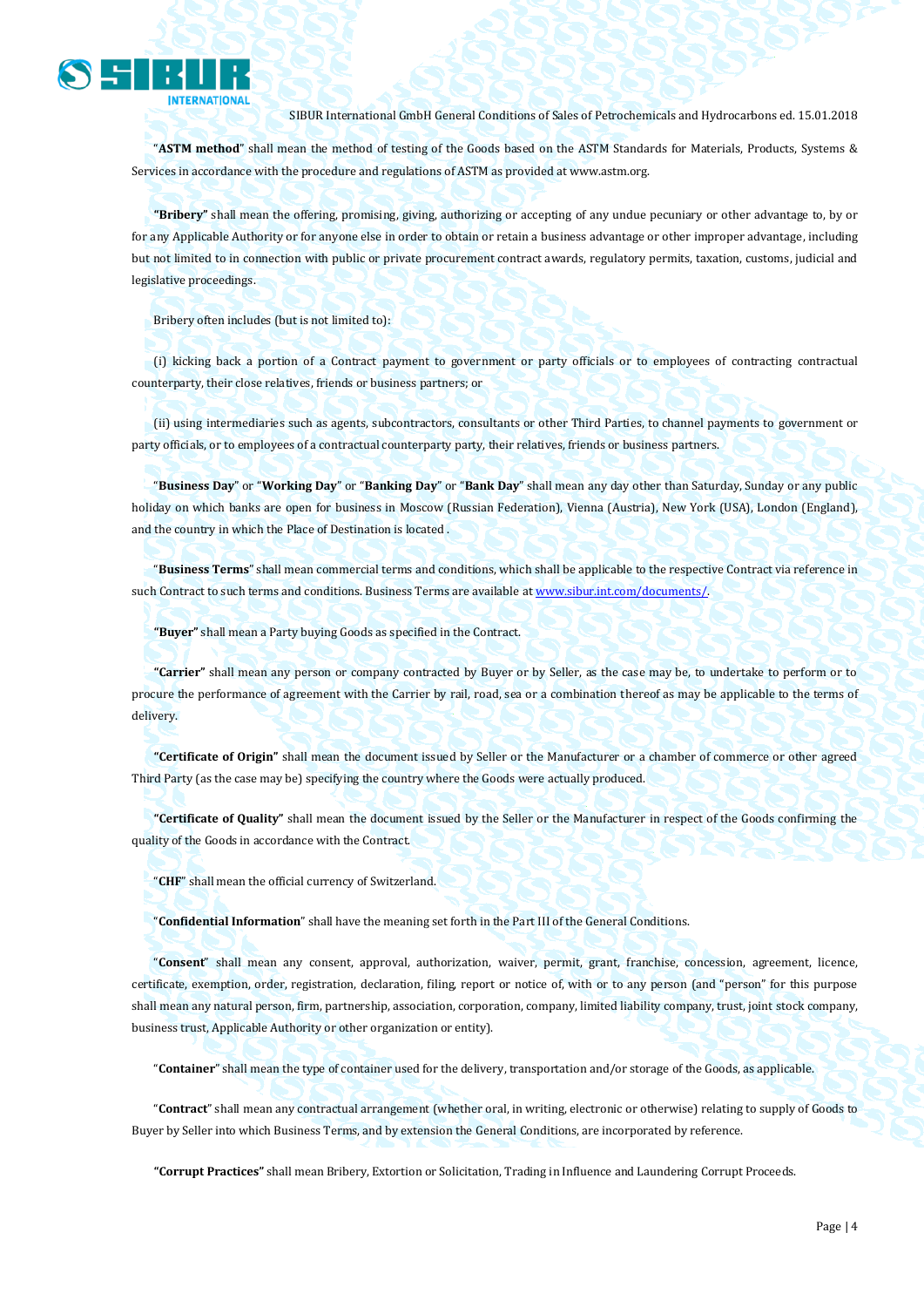

"**Day**" shall mean a calendar day.

**"Delivery Date"** shall mean the moment when the Goods are deemed delivered to the Buyer. The Delivery Date, and/or the means of determining the Delivery Date shall be as provided in the Contract.

**"Effective Date"** shall mean the date the Contract/Amendment shall take effect from.

**"ETA"** or **"Estimated Time of Arrival"** shall mean estimated time of arrival of the Vessel to the respective port.

"**EU**" shall mean the European Union and includes, where the context requires and/or when reference is made, to EU Regulations, the European Parliament, the Council of the European Union, the European Commission or other relevant regulatory body of the European Union.

"**Euro**" or "**EUR**" or "**€**" shall mean the official currency of the European Union.

"**Eurozone**" shall mean the group of member states of the EU which have adopted and fully incorporated the Euro as their lawful single and common currency in accordance with applicable EU Laws. A "member" used in reference to the Eurozone shall be construed accordingly.

"**Extortion or Solicitation**" shall mean the demanding of a bribe, whether or not coupled with a threat if the demand is refused.

"**Force Majeure Event**" shall have the meaning set forth in Part V of the General Conditions.

"**Goods**" shall mean the goods to be delivered by Seller to Buyer as specified in the Contract.

**"General** Conditions**"** shall mean the standard terms and conditions of the Contract, supplementing the Business Terms relevant to the Contract, as set out herein.

"**Governmental Approval**" shall mean any Consent of or from an Applicable Authority, including without limitation any certificates, licenses or permits issued by an Applicable Authority.

"**Incoterms**" shall mean the international commercial terms, the official publication by the International Chamber of Commerce No. 715, 2010.

**"Inspector"** shall mean an independent inspector appointed in accordance with the Business Terms to perform quality and quantity inspection of the Goods.

**"Inspector's Report"** shall mean any report, conclusion, opinion, certificate or other written document (or combination thereof) issued by the Inspector and the reflecting results of the Goods' quantity and quality inspection as described in the Business Terms.

"**ISPS Code**" shall mean the International Code for the Security of Ships and Port Facilities and the relevant amendments to CHAPTER XI of SOLAS (International Convention for the Safety of Life at Sea 1974), as amended from time to time.

**"Into Tank"** shall mean, in relation to a transfer, sale or purchase of the Goods whereby title to the Goods are delivered by transfer from one storage tank into another tank in the same storage facility, as may be provided for in the Contract.

**"Laundering Corrupt Proceeds "** shall mean the concealing or disguising the illicit origin, source, location, disposition, movement or ownership of property, knowing that such property is the proceeds of crime.

"**Law**" shall mean all applicable (i) provisions of all constitutions, treaties, statutes, laws, customs, codes, rules, regulations, ordinances or orders of any Applicable Authority, (ii) Governmental Approvals including without limitation any consent, approval, authorization, waiver, permit, grant, franchise, concession, agreement, license, certificate, exemption, order, permit, registration,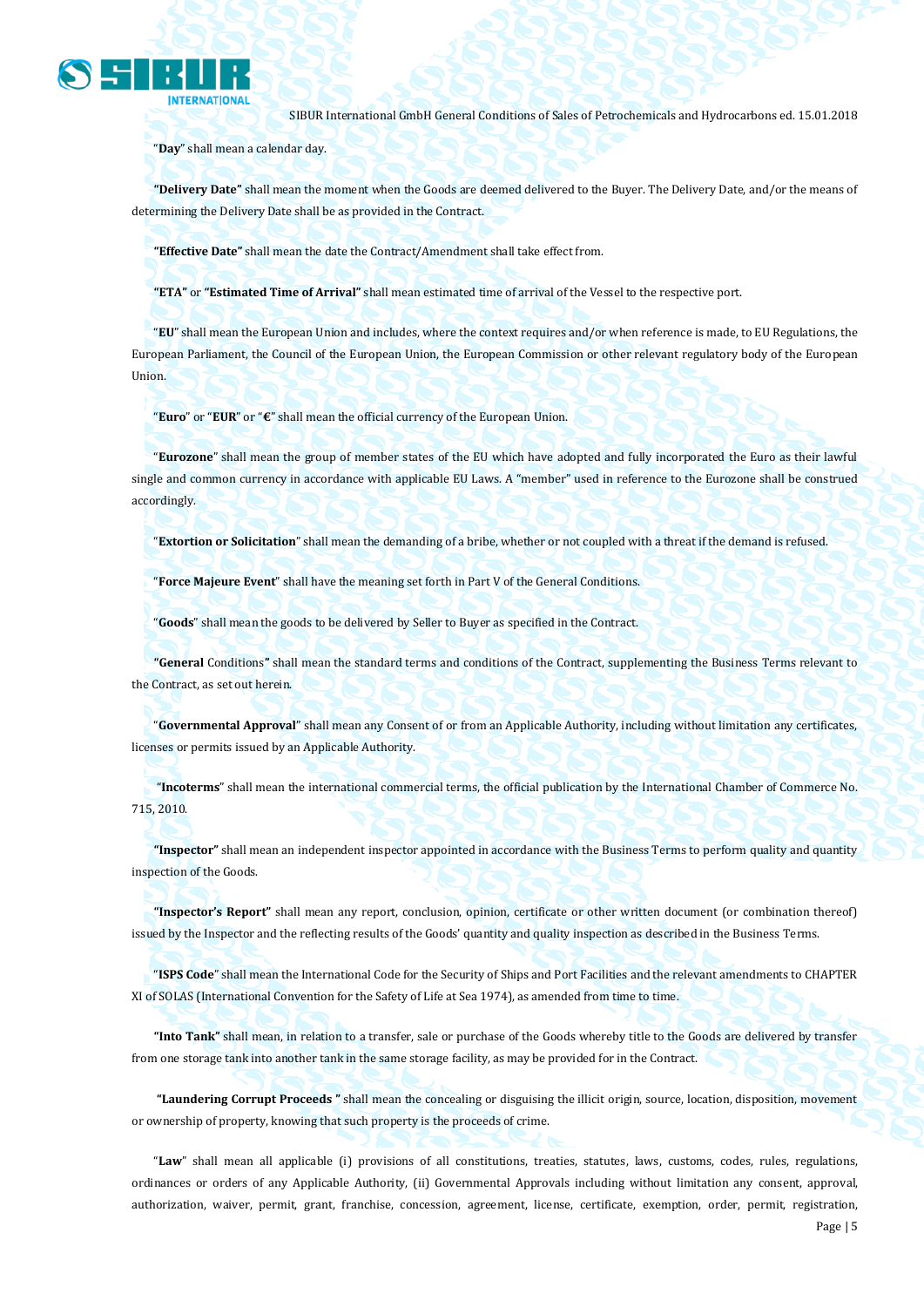

declaration, filing, report or notice of or from an Applicable Authority and (iii) orders, decisions, injunctions, judgments, awards and decrees of any Applicable Authority.

**"Letter of Credit"** or **"Stand-by Letter of Credit"** shall have the meanings set forth in the Uniform Customs and Practice for Documentary Credits, 2007 Revision, ICC Publication No. 600 (UCP).

**"Longstop Date"** shall mean the date set forth in the introductory paragraph of the Contract/Amendment.

"**Manufacturer**" shall mean the plant by which the Goods are produced.

"**MSDS**" shall mean material safety data sheet as provided in www.msds.com.

**"MT"** or **"mt"** shall mean metric tonne (a unit of 1,000 kilograms).

**"Nomination"** shall mean the nomination of the Vessel which is to be loaded with the Goods, as described in greater detail in the Business Terms (as applicable).

"**NOR**" shall mean the notice of arrival or notice of readiness tendered by the Vessel upon arrival of the Vessel at the Place of Destination (unloading port or customary anchorage or area or such other place as the Vessel may be ordered to await unloading), as applicable.

**"Packaging"** shall mean all products made of any materials of any nature to be used for the containment, protection, handling, delivery and presentation of the Goods, including (but not limited to) paper, wooden, plastic and metal boxes, bags, pallets, and not fall within the definition of Transport and Container as specified herein.

"**Party**" and "**Parties**" shall mean the parties to the Contract referred to individually and collectively.

**"Place of Destination"** shall mean the place the Goods shall be delivered as specified in the Contract.

**"Place of Shipment"** shall mean the place where the Goods are to be loaded (dispatched), which may be, without limitation (i) the Manufacturer's loading facility or a warehouse or storehouse, (ii) the loading port or Terminal, or (iii) any other place, as applicable and as may be specified in the Contract.

**"Planned Contract Quantity"** shall mean the quantity of the Goods set forth in the Contract agreed by the Parties to be delivered under the Contract during the term of the Contract.

**"Planned Monthly Quantity"** shall mean the quantity of the Goods set forth in the Contract agreed by the Parties to be delivered under the Contract in a calendar month.

**"Price"** shall mean the price per metric tonne of the Goods at which the Seller sells the Goods to the Buyer as stipulated in the Contract.

"**Purchase Order**" shall mean a document provided from the Buyer to the Seller indicating the quantity and type of Goods which the Buyer wishes to purchase under a Contract.

"**Quarter**" shall mean the period of the three consecutive calendar months commencing on 1st January ("Q I"), or 1st April ("Q II"), or 1st July ("Q III"), or 1st October ("Q IV").

"**RMB**" shall mean the official currency of the People's Republic of China.

"**RTC**"/"**Railway Wagon**" shall mean a vehicle designed for transportation of the Goods by rail.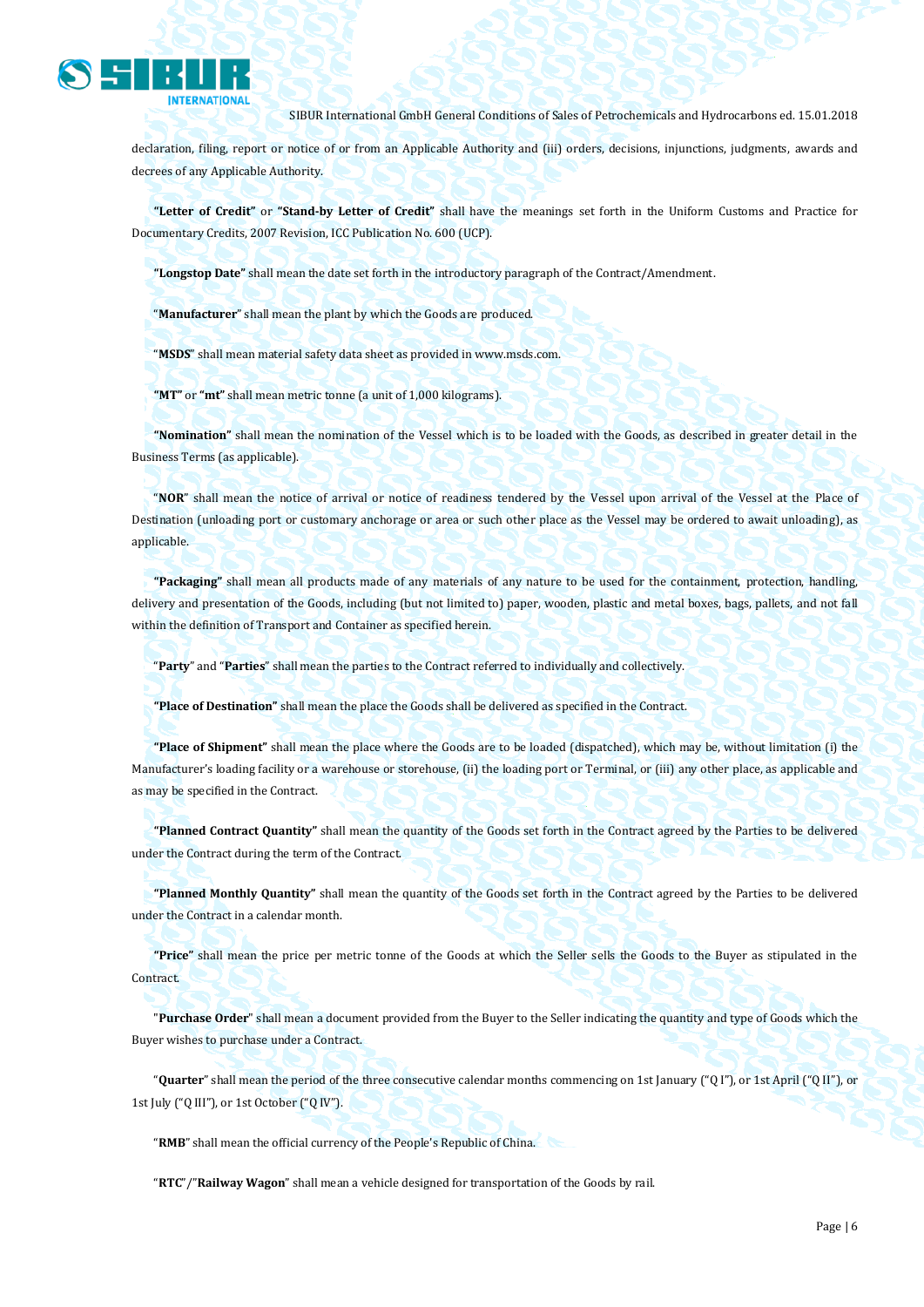

**"RUBLE"** or **"RUB"** or **"RUR"** shall mean Russian Rubles, the lawful currency of the Russian Federation.

**"Sales Order Confirmation (SOC)"** shall mean the Seller's offer for delivery of the Goods to the Buyer on the certain terms and conditions specified therein. For the avoidance of doubt a SOC which is accepted by the Buyer shall be considered a Contract.

**"Sanctions"** shall mean restrictive and discriminatory measures in trade and economic fields adopted by any Applicable Authority in respect of other countries, groups of countries, individuals or legal entities with intent to force them to change their policies or specific actions. Sanctions can be expressed in full or partial embargo on imports/exports, the prohibition of entry and visa restrictions, blocking and freezing of assets, prohibition of financial transactions with the countries, individuals and entities specified above, including crossborder payments and investments.

"**Seller**" shall mean SIBUR International GmbH, the seller of the Goods under Contracts.

"**Shipment**" shall mean the certain quantity of the Goods to be delivered by Seller to Buyer at any one time under a single Transport Document or document of title (as applicable).

"**Shipment Date**" shall mean the date stamped on the Transport Document at the Place of Shipment.

"**Shipment Period**" shall mean the range of the dates within which the Goods are to be dispatched by Seller from the Place of Shipment.

"**Specification**" shall mean the specification describing the quality of the Goods as agreed by the Parties and set forth in the Contract.

**"Spot Contract"** shall mean the Contract for a single shipment.

"**Tax**" or "**Taxes**" shall mean all (i) taxes, fees, duties, tariffs, levies, imposts, or other public charges of any kind, including, without limitation, taxes, required contributions or other charges on or with respect to income, franchise, gross receipts, property, sales, use, profits, capital stock, payroll, employment, social security, health insurance fund, pension fund and other social funds, workers compensation and unemployment or related compensation, (ii) taxes or charges in the nature of excise, withholding, ad valorem, stamp, transfer, value added or gains taxes, (iii) license registration or documentation fees, (iv) customs duties, tariffs and similar charges of any kind whatsoever and (v) any interest, penalties, additions to tax or additional amounts imposed by any taxing Applicable Authority with respect to those items enumerated in clauses (i), (ii), (iii) and (iv) of this definition.

**"Term Contract"** shall mean a Contract with a mechanism which allows the Buyer to place repeat orders for the delivery of Goods over a defined period of time.

**"Terminal"** shall mean a facility where the Goods are stored and handled, including incoming and outgoing movements.

"**Third Party**" shall mean any person or entity other than a Party to the Contract.

**"Total Goods Value"** shall mean the amount, calculated by multiplying the Actual Contract Quantity by the Price.

"**Trading in Influence**" shall mean the offering or Solicitation of an undue advantage in order to exert an improper, real or supposed influence with a view of obtaining from a public official an undue advantage for the original instigator of the act or for any other person.

**"Transport"** shall mean containers, tank cars, cisterns, other means of transport used for the Goods delivery, transportation, storage, etc.

**"Transport Document**" shall mean the document that serves as an evidence of acceptance and receipt of the Goods for transportation (Bill of Lading, Railway bill, CMR, etc. as the case may be) as described in greater detail in the Business Terms.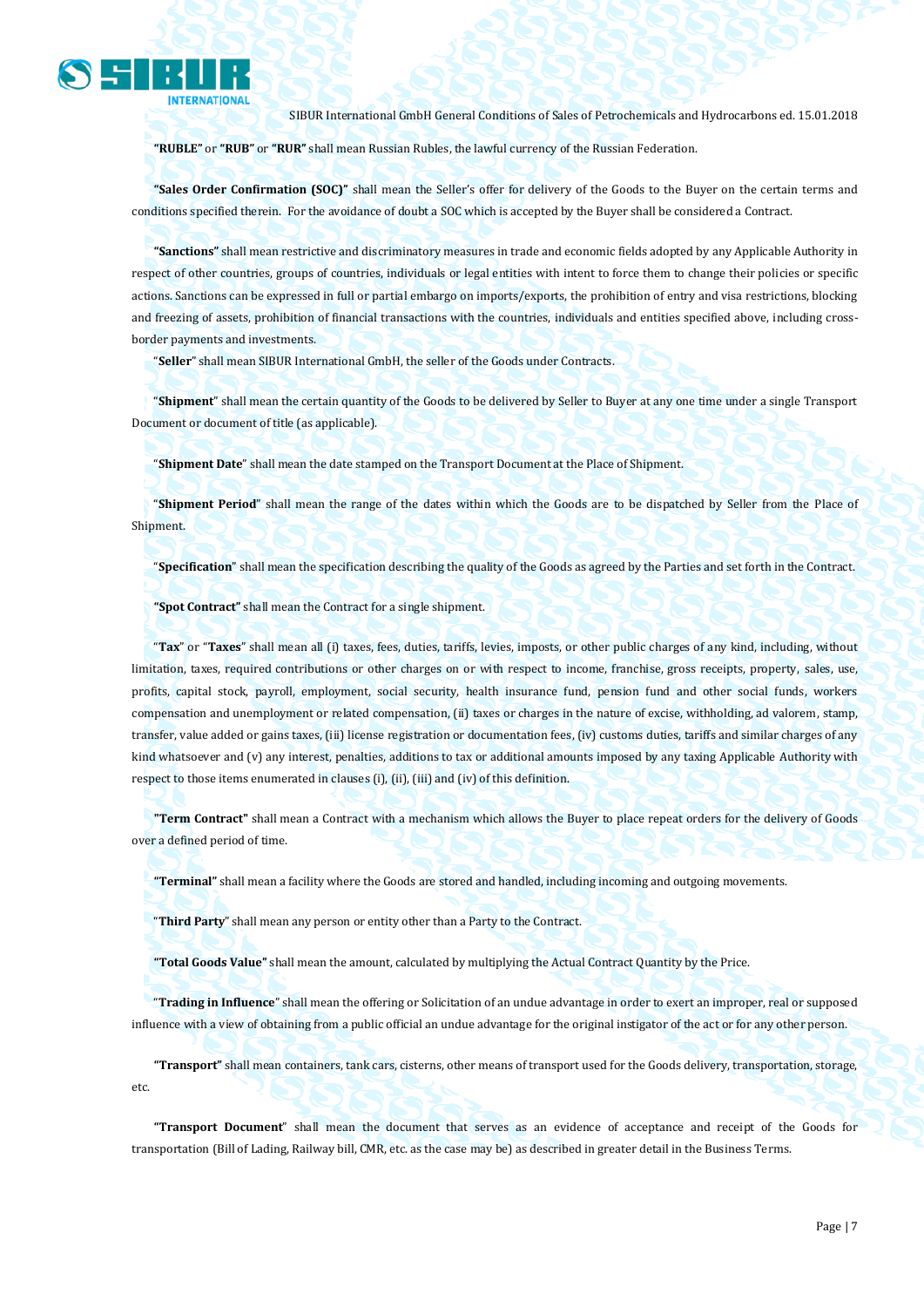

"**Transportation Information**" shall mean the information required for the Party arranging transportation of the Goods to properly execute such obligation in accordance with the terms and conditions of the Business Terms.

**"Transport Return Date**" shall mean the period within which the Buyer shall return the Transport (when applicable) at the address specified in the Contract.

"**Truck**" shall mean a vehicle used for transportation of Goods by road.

"**USD**" or "**US Dollar**" or "**Dollar**" or "**US\$**" or "**\$**" shall mean United States Dollars, the lawful official currency of the United States of America.

**"Verification Act"** shall mean verification report (act) executed between the Buyer and the Seller and confirming the quantity of and amount paid for the delivered Goods for a particular period and as described in greater detail in the Business Terms.

"**Vessel**" shall mean the ship contracted by the Buyer or the Seller, as the case may be for delivery of the Goods (if applicable).

**1.2. Headings**. Any heading, article, boxes, clause, subclause, section, subsection, paragraph, part and table heading herein, in the Business Terms and the Contract are inserted for purposes of convenience only and shall not affect in any way the meaning or interpretation of the General Conditions, Business Terms or the Contract.

**1.3. Reference to articles, clauses, etc.** Save where the context requires otherwise, references to Articles, Boxes, Clauses, Subclauses, Sections, Subsections, Parts, Paragraphs, Tables, Annexes, Appendices and the like shall be references to the articles, boxes, clauses, subclauses, sections, subsections, parts, paragraphs, tables, annexes, appendices and the like of the Contract and/or Business Terms and/or the General Conditions, when made in the Contract and/or Business Terms, and/or the General Conditions respectively.

**1.4. Singular and plural**. In the Contract and/or Business Terms, and/or the General Conditions, the singular shall include the plural and vice versa and the word "including" shall be deemed to be followed by the phrase "without limitation", references to any gender shall include a reference to the other gender; references to other agreements or to any statute, rule or regulation or instrument shall mean the same as amended, modified or replaced from time to time.

**1.5. Herein, hereunder, hereinafter**. The terms "herein", "hereunder", "hereinafter" and similar terms shall be interpreted to refer to the Contract and/or Business Terms, and/or the General Conditions, when made in the Contract and/or Business Terms, and/or the General Conditions respectively, unless otherwise follows from the context.

**1.6. Reference to period**. The Gregorian Calendar shall apply to the Contract, Business Terms and General Conditions and where any period in days, weeks, months or years is referred to in the Contract, Business Terms and General Conditions, such period shall be calculated in days, weeks, months or years respectively, of the Gregorian Calendar, unless expressly provided otherwise (and the day on which any such period is expressed to commence shall not be counted for the purpose of such period's calculation).

**1.7. Writing**. A reference to "writing" or any cognate expressions is a reference to any mode of representing or reproducing words in a visible non-transitory form and includes fax and e-mail. Any correspondence made in frame of the performance of the Contract may be submitted per fax or email pursuant to Part V hereof.

**1.8. Including**. Any phrase introduced by the terms "including" or "in particular", or any cognate expression, shall be construed as illustrative and not limiting of any preceding words.

#### **PART II CONTRACT FORMATION PROCEDURE**

#### **SECTION A - GENERAL PROVISIONS**

**2.1.** If the Buyer wishes to buy any Goods from the Seller, the Parties shall negotiate in good faith either: (i) a Term Contract (in accordance with the provision of Section B of Part II below); or a Spot Contract (in accordance with the provisions of Section C of Part II below).

**2.2**. If notwithstanding clause 2.1. the Parties agree the terms of a Contract by some other method, these General Terms and the applicable Business Terms for the Goods shall govern that Contract and no other terms, including for the avoidance of doubt any of the Buyer's standard purchasing terms, shall apply to any such Contract. For the avoidance of doubt, the Seller shall not be obliged to accept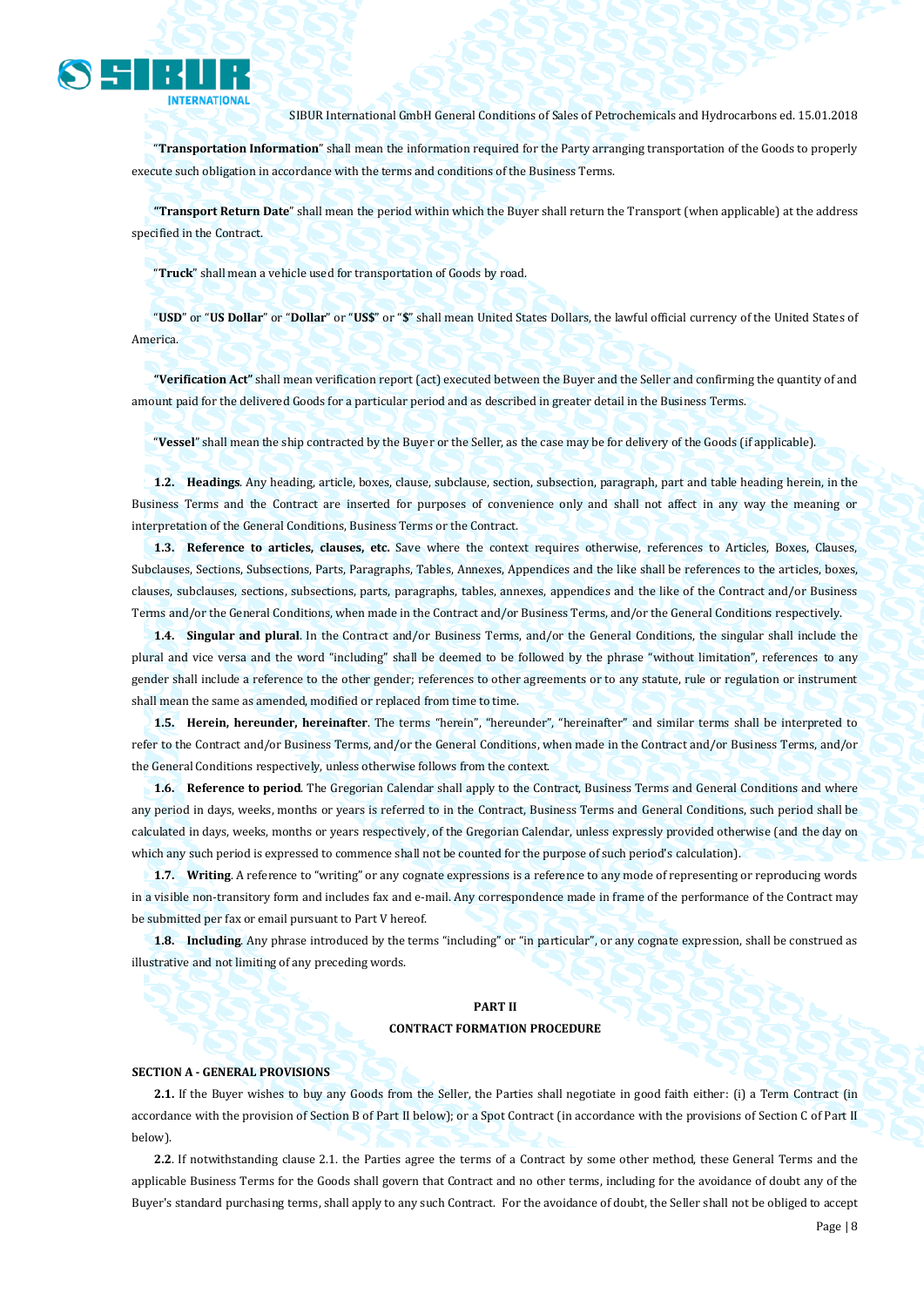

any Purchase Orders or requests for Goods to be delivered to Buyer where the Buyer does not place a Purchase Order in accordance with the procedures established in Section B and/or Section C below.

**2.3.** All Spot Contracts shall be validly concluded between the Parties at the time where either: (i) the Contract is executed and signed by both of the Parties; or (ii) subject to clause 2.4. and after the Seller has sent a draft of the Contract to the Buyer by email, the Seller receives an email confirmation from the Buyer that the Buyer accepts the without any further modifications. All Term Contracts shall be validly concluded between the Parties at the time where the Contract is executed and signed by both of the Parties.

**2.4.** The Purchase Order, the Sales Order Confirmation and any other communication given or made by the Parties in connection therewith (including confirmation of the Purchase Order or acceptance of the Sales Order Confirmation (as the case may be)), hereinafter the "Communication", shall be in writing. Communications may be delivered either: (i) in hard copy which, in the case of Purchase Orders, SOCs and notifications from the Buyer that it accepts an SOC, shall be signed by an authorized representative of the relevant Party; or (ii) through email correspondence from the e-mail addresses and contact persons of the Parties designated by the Parties in the Term Contract or in official confirmation letter from the Buyer.

**2.5.** If the Seller receives any Communication from the Buyer which was sent from someone other than the contact person or email address specified in the Term Contract or in official confirmation letter from the Buyer, and the Buyer has not notified the Seller in advance of any change of contact person or email address, the Seller may in its sole discretion choose to treat the Communication as invalid and not received.

**2.6.** Subject to clause 2.5., including in any circumstances where the Seller has elected not to treat a Communication as invalid in accordance with clause 2.5., each Party warrants to the other that any Communication sent by it shall be made with the full authorization of that Party.

**2.7.** The date of receipt of the Communication shall be at the earlier of: the time the recipient acknowledges receipt; and twenty four (24) hours after transmission, unless the sender receives notification that the email has not been successfully delivered.

#### **SECTION B - FORMATION OF TERM CONTRACTS**

**2.8.** The Seller and the Buyer may execute a draft of a Term Contract which incorporates by reference these General Terms and the appropriate Business Terms.

At any time when the Buyer wishes to purchase Goods in accordance with the terms of the Term Contract, it shall send to the Seller a Purchase Order. The Purchase Order shall specify: (i) the type of Goods which the Buyer wishes to purchase, (ii) quantity of the Goods, (iii) delivery location, (iv) price (v) Buyer's order number and the Frame Contract Number specified on the Term Contract; and (vi) other information concerning the Goods delivery.

**2.9.** The Seller shall notify the Buyer of its confirmation or proposed amendments to the Purchase Order by sending to the Buyer the Sales Order Confirmation. The Buyer shall consider and accept the Sales Order Confirmation in accordance with clause 2.3. within the period of time provided for in the Sales Order Confirmation. If a Sales Order Confirmation is not accepted by the Buyer within the timeframe specified in the Sales Order Confirmation, the Seller's offer to deliver the Goods to the Buyer in accordance with the terms of the Sales Order Confirmation shall be regarded as rescinded, and Buyer shall be required to place a new Purchase Order if it wishes to purchase these Goods. Upon the Buyer's acceptance of the Sales Order Confirmation as described in this clause, the Sales Order Confirmation shall constitute a binding Contract for the Seller to sell, and for Buyer to purchase, the Goods specified under the terms and conditions of the SOC.

#### **SECTION C - FORMATION OF SPOT CONTRACTS**

**2.10.** If the Buyer wishes to purchase Goods under a Spot Contract, it shall send to the Seller a Purchase Order in accordance with clause 2.3. The Purchase Order shall specify: (i) the type of Goods which the Buyer wishes to purchase, (ii) quantity of the Goods, (iii) delivery location, (iv) price (v) Buyer's order number and (vi) other information concerning the Goods delivery

**2.11.** The Seller shall notify the Buyer of its confirmation or proposed amendments to the Purchase Order by sending to the Buyer the Sales Order Confirmation in accordance with clause 2.3. The Buyer shall consider and accept the Sales Order Confirmation by email in accordance with clause 2.3. within the term provided in the Sales Order Confirmation. If a Sales Order Confirmation is not accepted by the Buyer within the timeframe specified in the Sales Order Confirmation, the Seller's offer to deliver the Goods to the Buyer in accordance with the terms of the Sales Order Confirmation shall be regarded as rescinded and Buyer shall be required to place a new Purchase Order if it wishes to purchase these Goods. Upon the Buyer's acceptance of the Sales Order Confirmation as described in clause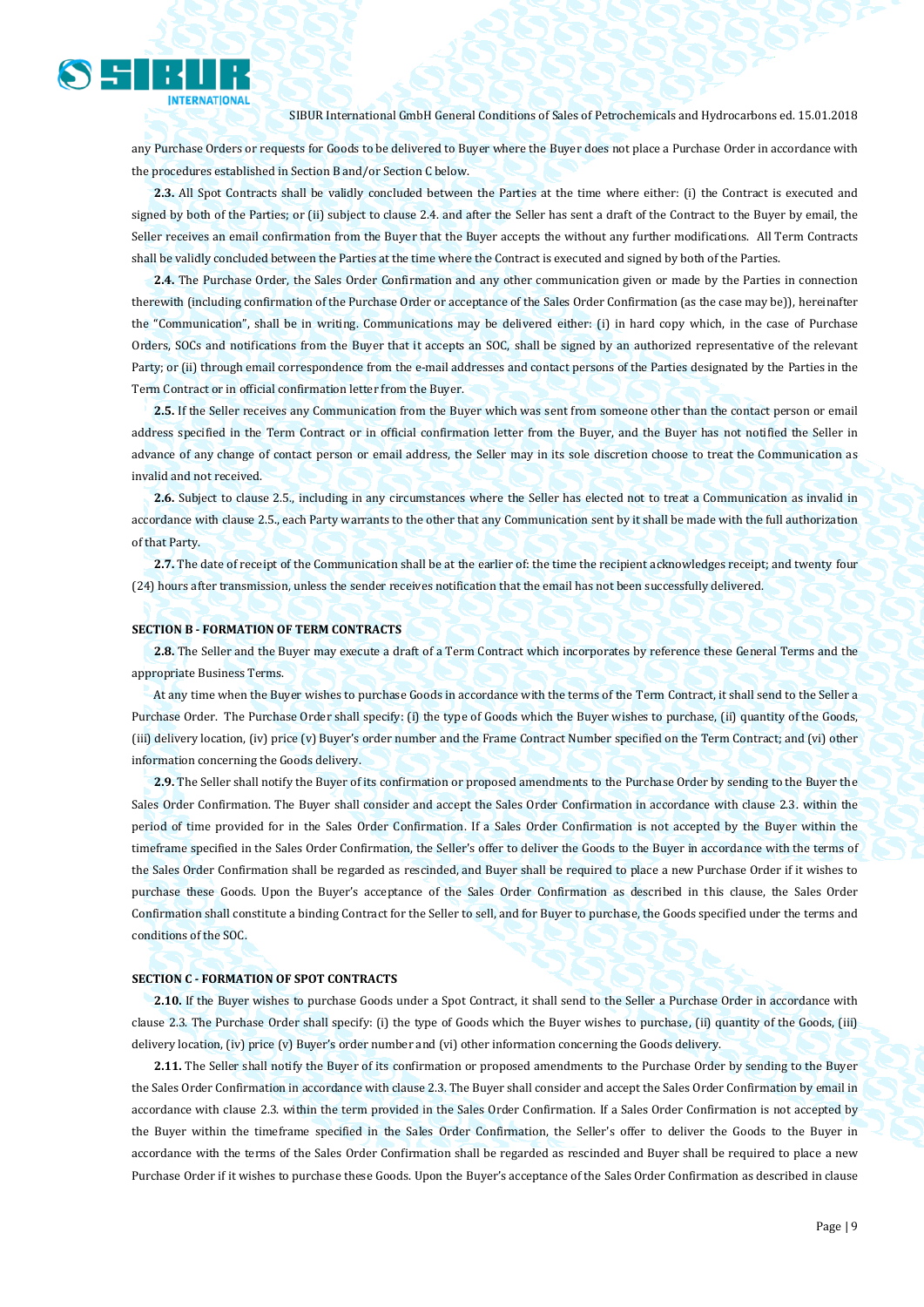

2.3., the Sales Order Confirmation shall constitute a binding Contract for the Seller to sell, and for Buyer to purchase, the Goods specified under the terms and conditions of the SOC.

### **PART III CLAIMS**

**3.1.** Claims if any on quality or quantity of the Goods to be provided by the Buyer to the Seller within 45 (forty five) Days after the Delivery Date, unless the Contract provides otherwise. If the Buyer fails to make a claim within the agreed period of 45 (forty five) Days after the Delivery Date such claim will automatically be considered as time barred, null and void, and such delivered Goods shall be deemed accepted by the Buyer and in accordance with all terms and conditions of the Contract, and further claims in respect of the quality of the Goods are not permitted and may not be enforced.

**3.2.** The Buyer shall not be entitled to use a claim in relation to a particular Shipment of Goods as a basis for refusal to accept other Shipments of the Goods delivered under the Contract, or the Goods delivered pursuant to any other Contract agreed between the Parties.

**3.3.** Unless otherwise specified in the Contract and subject to clauses 3.1 and 3.2 above, any cause of action and/or claim that Buyer may have against Seller under the Contract shall be brought within two (2) years after the cause of action and/or claim accrues, failing which the Buyer shall be deemed to have waived its rights relating thereto**.**

#### **PART IV**

#### **GENERAL PAYMENT TERMS**

**4.1.** Time of payment. Time for payment shall be of the essence, without limitation as to prepayment conditions or payment via the Letter of Credit.

**4.1.1.** Bank details. Bank details of the Seller shall be indicated in the invoice. The Buyer shall make payment in accordance with the Contract by wire transfer indicating the number and the date of the Contract/Amendment and the number and the date of the invoice issued by the Seller in the bank payment reference. Funds must be received in the nominated bank account no later than the due date on Seller's invoice document or no later than the last banking day before the due date if that due date on Seller's invoice document falls on a non-banking day.

**4.1.2.** Payment documents. Save as otherwise provided in the Contract or herein, the Buyer shall effect payment against presentation of the Seller's commercial and Transport Document/Certificate of ITTT (in relation to Into tank delivery). Should the Seller not be able to provide the Buyer with such documents at the payment due date, the Buyer shall nevertheless effect payment against presentation of Letter of Indemnity (LOI) in the Seller's standard form enclosed at Annex 1 hereto.

**4.1.3.** SWIFT confirmation. The Buyer shall provide the Seller with a copy of SWIFT confirmation within 1 (one) Business Day after the payment have been delivered to the Buyer's bank.

**4.1.4.** VAT. Unless the Contract provides otherwise, the Price is exclusive of any VAT and the Seller shall have the right to invoice the Buyer for any such VAT.

**4.1.5.** The date of payment. The date of payment is the date when 100% (one hundred per cent) of the amount specified in the Seller's invoice is credited to the Seller's bank account.

**4.1.6.** Withholdings and gross-up. Unless the Contract provides otherwise, all payments due or payable to the Seller under the Contract shall be paid in full, regardless of whether the Buyer is required to withhold or to apply any Taxes on payments made under the Contract. If the Buyer is required to withhold or to apply any Taxes on payments made under the Contract, then the Buyer shall increase the amount of each such payment so that the Seller bank account is actually credited with the full sum due and payable under the Contract as if no such Taxes had been deducted, regardless of any withholdings or application of any Taxes on payments made under the Contract. The Total Goods Value and all other amounts payable by the Buyer to the Seller under the Contract shall be payable without the right to any discount, deduction, set-off, lien, claim or counter-claim.

**4.1.7.** Interest. If the Total Goods Value or any other amounts due by the Buyer to the Seller under the Contract are not paid when due, interest shall accrue and be payable on all amounts outstanding until payment in full is received into the Seller's bank account as described in Business Terms.

**4.1.8.** Banking expenses. All expenses of the Seller's bank and at the Seller's correspondent bank shall be for the account of the Seller. All expenses outside the Seller's bank and at the Seller's correspondent bank shall be for the account of the Buyer.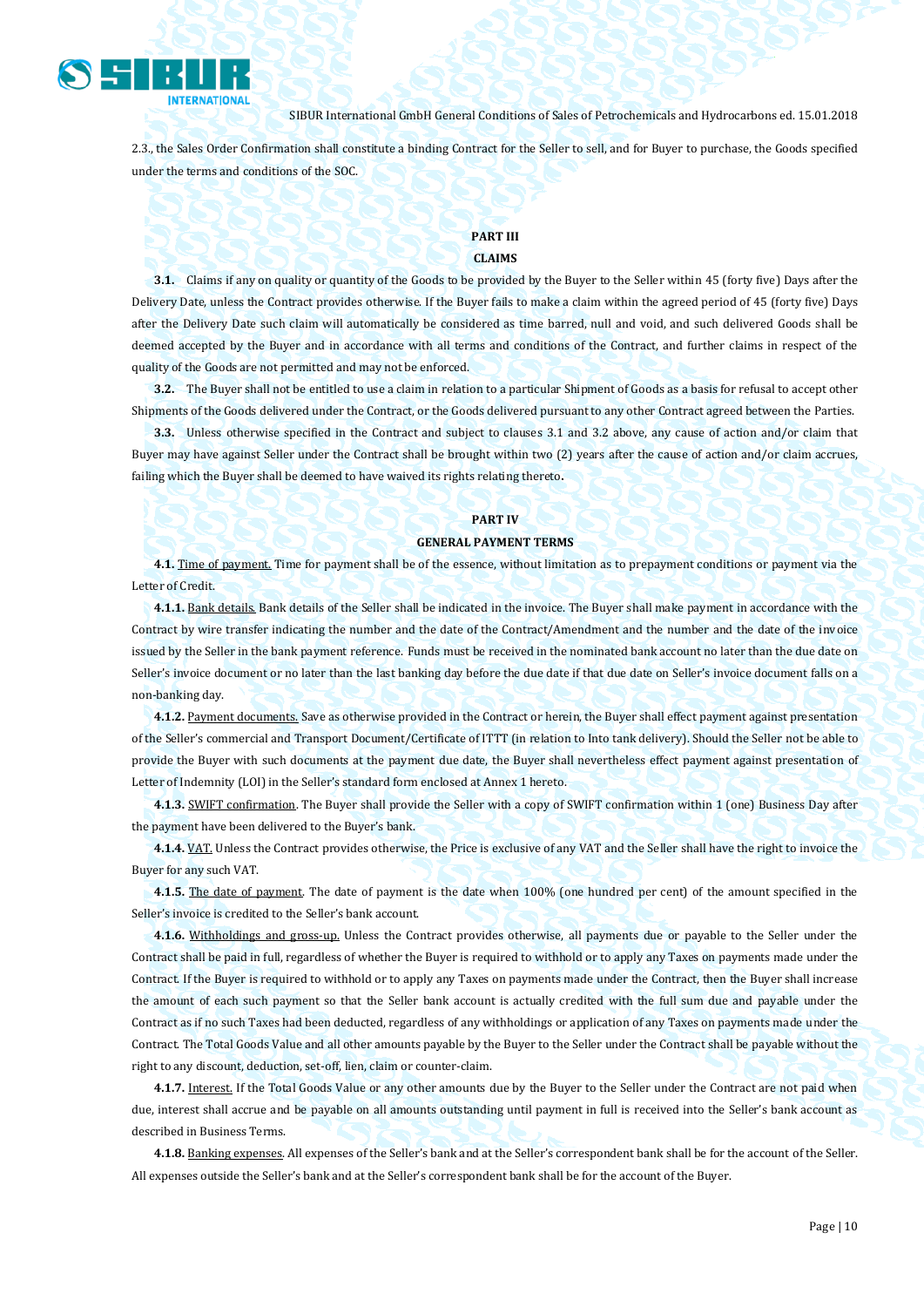

**4.1.9.** Verification Act. On a quarterly basis a Verification Act should be fully executed by both Parties. The Seller shall send by fax or by email to the Buyer the Verification Act signed by the Seller once in each calendar quarter. Within 2 (two) Days from the date of receipt of the Verification Act signed by the Seller the Buyer shall check the information therein, and provide the Seller with its substantiated objections (if any). The Seller shall consider such objections within 7 (seven) Days and either correct the Verification Act accordingly or agree with the Buyer the Verification Act to be executed by both Parties.

**4.1.10.** Defective Performance of Obligations. In the event the Buyer fails to perform or delays performance of any obligations under the Contract at least two (2) times during any rolling six (6) month period or if any obligations are past due for more than for one (1) month, then the Seller may elect by written notice to the Buyer: (i) to change the payment terms applicable between the Buyer and the Seller to Prepayment and/or (ii) to request from the Buyer additional reasonable means of security of obligations, which the Buyer must provide within fifteen (15) Business Days following the relevant request. The change shall come into force with the next dispatch of the Goods after the notification. The Seller is entitled to suspend delivery of the Goods until the Goods are paid and/or additional security of obligations is provided. In addition to the foregoing should the Buyer fails to perform any of its payment obligations (including interest payment) for more than for three (3) days the Seller shall be entitled to suspend the shipment of the Goods till the moment when all obligations are fulfilled by the Buyer in full. Such suspension shall not constitute a delay for the purposes of liquidated damages.

**4.1.11.** Multicurrency. The Parties hereby agree that notwithstanding the currency specified in price determination of the Goods in the Contract the currency of the payment may be any of the following currencies: USD, EUR, RMB, RUB or Swiss francs (CHF).

The Buyer shall make all payments under the Contract strictly in the currency specified in the respective invoice issued by the Seller and according to the bank details (hereinafter the "Bank Details") specified in the respective invoice.

The conditions of this clause 4.1.11 are of the essence and breach of this Part shall be deemed a Material Breach for the purposes of the Contract.

The payment shall be effected at the exchange rate of the European Central Bank ("ECB"). The invoice amount shall be converted into another currency by using the foreign exchange rate of the European Central Bank ("ECB"), rounded to four decimal places, quoted at 16:00 hours Central European Time as reported on the ECB web site (www.ecb.int), one Banking day before the Payment Date.

For the purposes of this Clause:

"Payment Date" means the value date indicated in a SWIFT message (or other accepted means of written interbank payment instructions) with payment instructions (or in the other respective payment document if applicable) for the respective payment.

#### **PART V NOTICES**

**5.1.** Any consent, approval or notice required or permitted to be given or made in the course of performance of the Contract by one of the Parties to the other Party shall be in writing and shall be delivered in person or by Federal Express, DHL (or other recognised international courier service requiring signature upon receipt) or by facsimile or email (as evidenced by a paper copy of such email). In proving the giving of a communication, it shall be sufficient to prove that, if delivered by courier, delivery was made to the appropriate

address specified in the Contract and posted by an appropriate courier (in case of delivery by person or by post), or, if sent by fax, the fax was properly transmitted to the appropriate fax number specified in the Contract, or, if sent by email, the email was sent to the appropriate email address and to contact person specified in the Contract.

**5.2. The date of receipt**. The date of receipt of the Notice, demand or other communication will be (i) if delivered by hand, at the time of delivery, (ii) if delivered by courier – on the fourteenth (14<sup>th</sup>) Day after the same is so mailed, except in the event of disruption of the postal service in which event the notice, demand or other communication will be deemed to be received only when actually received; (iii) if sent by fax, at the time of transmission; and (iv) if sent by email, at the earlier of: the time a return receipt is generated automatically by the recipient's email server; the time the recipient acknowledges receipt; and twenty four (24) hours after transmission, unless the sender receives notification that the email has not been successfully delivered.

**5.3. Change of notice details**. Either Party shall promptly notify the other Party in writing as to the change of notice details of the Party and the new details to which notice shall be given to it thereafter.

**5.4. Originals**. Where original documents are required to be delivered in accordance with the Contract, such documents shall be sent either by certified mail or by courier to the postal address of the receiving Party as stipulated in the Contract.

**5.5. Language of the correspondence**. All correspondence concerning the Contract shall be conducted in English (unless otherwise agreed by the Parties in the Contract).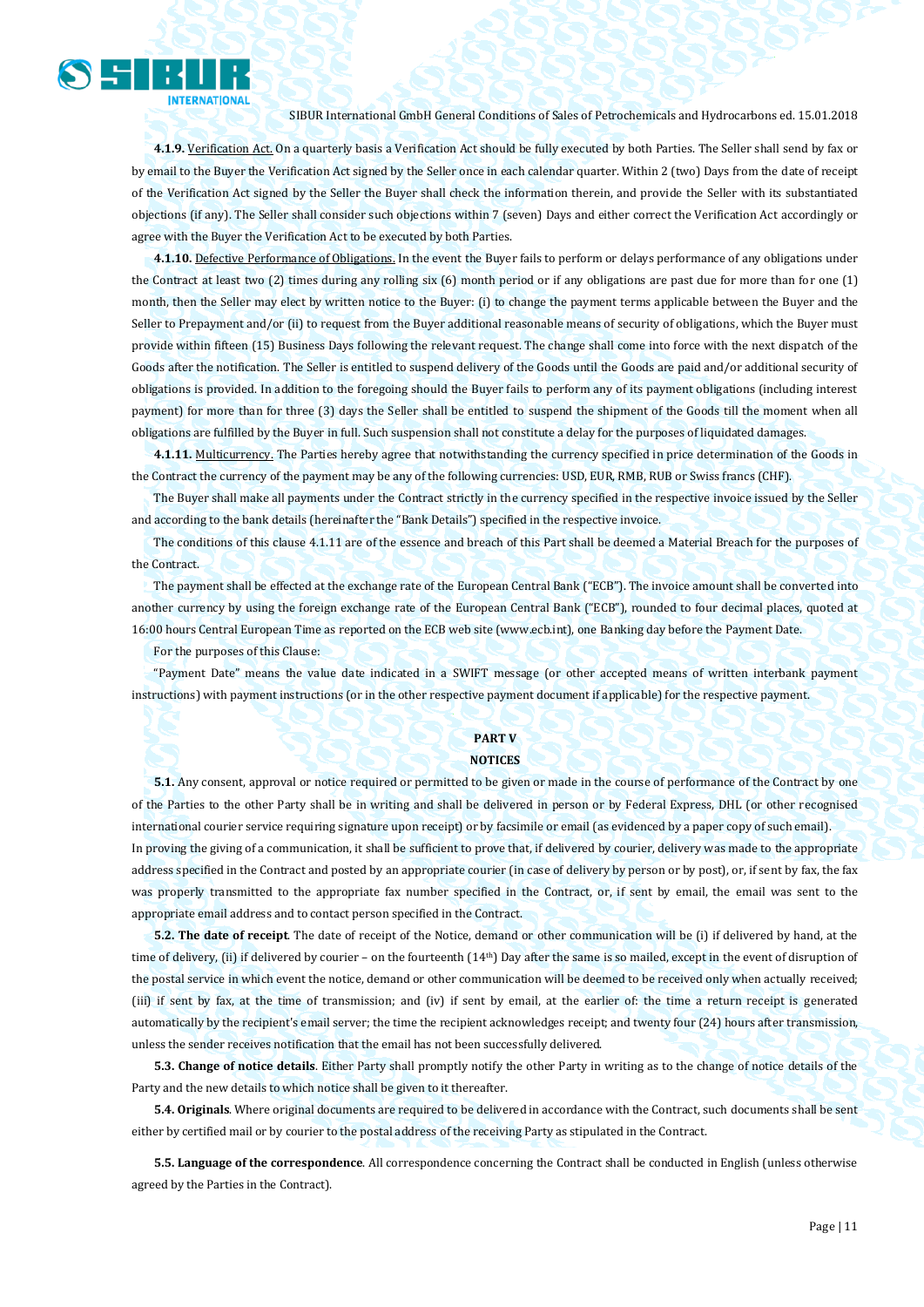

#### **PART VI**

#### **CONFIDENTIAL INFORMATION**

**6.1.** In connection with the Contract a Party (the "**Receiving Party**") may discover, receive, or otherwise acquire, whether directly or indirectly, information related to the other Party (the "**Disclosing Party**") or Affiliates of the Disclosing Party or its Affiliates' businesses, or information of Third Parties that the Disclosing Party is obligated to keep confidential (collectively, in whatever form or medium, "**Confidential Information**"). Confidential Information shall not include information (i) that is, or becomes, publicly known through no wrongful act or omission, direct or indirect, of the Receiving Party or its officers, directors, employees, consultants or agents, (ii) that was already known to Receiving Party without obligations of confidentiality prior to receipt from Disclosing Party, as reasonably evidenced by the Receiving Party, and was legitimately in the Receiving Party's possession, without any obligation to keep such information confidential, (iii) that the Receiving Party independently develops without the use of any Confidential Information of the Disclosing Party, or (iv) that the Receiving Party receives or has received on a non-confidential basis from a source other than the Disclosing Party that is entitled to disclose the same to the Receiving Party; provided, however, that the Receiving Party is able to provide the Disclosing Party with the documentary evidence regarding any of the exceptions (if any) or as required in connection with any rules or requirements of any stock exchange on which such Party is listed or may be listed, or as may otherwise be required by applicable Law.

**6.2.** The Receiving Party shall (i) use the Disclosing Party's Confidential Information solely in connection with exercise of its rights or performance of its obligations under the Contract, and (ii) disclose the Disclosing Party's Confidential Information only as necessary to the Receiving Party's officers, employees, Affiliates, consultants, including legal advisors and auditors whose duties relate to the Contract and reasonably require familiarity with such information in order for the Receiving Party to perform its obligations or exercise its rights under the Contract and who are bound by a legally enforceable written obligation of confidentiality with terms that are the same as, or more stringent than, those set out herein. Each Receiving Party shall be liable for any losses and/or damages incurred by the Disclosing Party resulting from such disclosure of Confidential Information by the above mentioned persons to any Third Parties.

**6.3.** Subject to the exceptions to the confidentiality obligations set out herein, neither Party (nor its Affiliates, subsidiaries or other related parties) may disclose, publish or otherwise reveal the contents of the Contract to any Third Party without the prior express written consent of the other Party (which consent shall not be unreasonably withheld or delayed). Notwithstanding the aforementioned and without limiting the exceptions set out herein, each Party shall be permitted to disclose the terms and conditions of the Contract (i) to actual or potential investors and lenders and their authorized representatives under written confidentiality agreements that protect the confidentiality of the contents of the Contract which are the same as, or more stringent than, those set out herein, or (ii) as required in connection with any rules or requirements of any stock exchange on which such Party is listed or may be listed, or (iii) as may otherwise be required by applicable Law, or (iv) as may be reasonably required for the performance of the Parties' obligations under the Contract; provided however, that the Party making a disclosure pursuant to an exception set forth in the preceding provisions (i) or (iv) shall provide the other Party with prior written notice and shall, to the extent practical, cooperate with the other Party in seeking confidential treatment of the information to be disclosed (if and to the extent available), or (v) to its Affiliates under written confidentiality agreements that protect the confidentiality of the contents of the Contract which are the same as, or more stringent than, those set out herein. In addition to the aforesaid exceptions the Seller is permitted to disclose without the Buyer's prior consent the Confidential Information to any bank with regard to the assigned rights.

**6.3.** No press release referring to the Contract or utilizing the other Party's name shall be made without the prior written consent of the other Party.

**6.4.** The obligation to maintain the confidentiality of the Confidential Information disclosed during the term of the Contract shall continue during five (5) years beyond the date of the Contract's termination, unless otherwise agreed in writing by both Parties.

#### **PART VII**

#### **FORCE MAJEURE**

**7.1.** Except in relation to any failure or inability to make a payment due under the Contract, and Buyer's liability for demurrage under the Contract (which shall not be excused by force majeure), neither Party shall be liable to the other Party for any delay or nonperformance of any obligations under the Contract and/or Business Terms (other than the payment of money) if such delay or nonperformance is, except in the cases specified in Part XIV ("**Sanctions**"), (i) due to circumstances reasonably beyond such Party's control, not including non-availability of funds but including, and not limited to, any fires, strikes, lockouts, labor disputes of any kind, partial or general stoppage of labor, breakdown of or accident to the Manufacturer or warehouse or storehouse, machinery facilities, delays of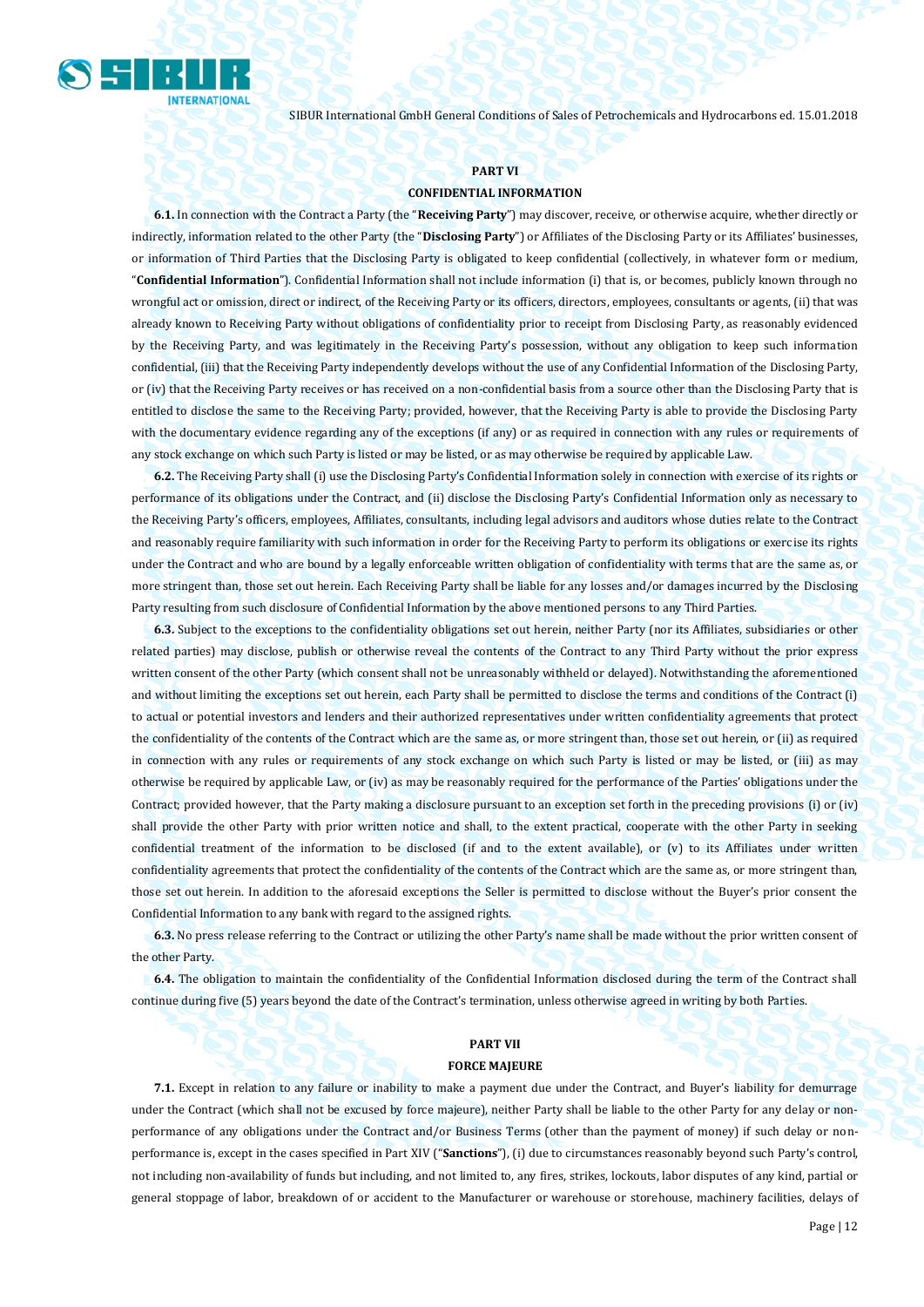

carriers due to break down or adverse weather, explosions, floods, drought, war, sabotage, any local or national health emergency, appropriations of property, civil disorders, government requirements, rules, orders or any other acts issued or requested by any governmental or other Applicable Authorities or any person purporting to act on behalf of such Applicable Authorities, civil or military authorities, acts of aggression, terrorism (or the threat thereof), acts of God or of the public enemy or any other causes beyond Party's reasonable control, except for the causes specified in Part XIV hereof, and (ii) could not have reasonably been prevented by such Party taking commercially reasonable precautions or customary steps to circumvent or mitigate such circumstances (if and to the extent such events were reasonably foreseeable).

**7.2.** A Party whose performance is affected by a Force Majeure Event shall provide written notice to the other Party of such Force Majeure Event, specifying the nature and the expected duration of the Force Majeure Event, within ten (10) Business Days after the Force Majeure Event begins, and shall take prompt action using its commercially reasonable efforts to remedy the effects of the Force Majeure Event. If requested by the Party not affected by a Force Majeure Event, the Parties shall discuss the Force Majeure Event and further steps in order to fulfill the Contract obligations.

**7.3.** Seller, when affected by a Force Majeure Event which prevents or hinders the supply of the Goods to Buyer or any other customer, shall apportion any quantity of the Goods remaining available to it between itself, Buyer and Third Parties (including Seller's Affiliates) with whom Seller has contractual commitments to deliver the Goods, provided that those arrangements were entered into prior to the occurrence of the Force Majeure Event.

**7.4.** In case of a Force Majeure Event declaration, the Party affected by it shall have no obligation to acquire by purchase or otherwise any shortfall of the Goods which by reason of Force Majeure Event such Party is unable to deliver to the other Party under the Contract.

**7.5.** If the affected Party's inability to perform lasts more than sixty (60) Days, any Goods, the delivery of which has been prevented by the Force Majeure Event, may be cancelled by either of the Parties by giving of notice to the other. In such cases neither of the Parties will be entitled to claim from the other Party any compensation for possible losses.

**7.6.** A certificate or other document describing the occurrence of the Force Majeure Event issued by the respective chamber of commerce of the Seller's or the Buyer's country or of a transit country or any Applicable Authority shall be sufficient proof of a Force Majeure Event and its duration.

**7.7.** In the event that the affected Party's inability to perform exceeds three (3) months, the Party not affected by a Force Majeure Event shall, on giving of thirty (30) Days' written notice, have the right to terminate the Contract. Where the Contract is so terminated, neither Party will be entitled to compensation or damages arising from or in connection with this Part, save in respect of Shipments delivered prior to the Force Majeure Event.

### **PART VIII ARBITRATION AND LAW**

**8.1.** The Contract, and any non-contractual obligations arising out of or in connection with this Contract, shall be governed by, interpreted and construed in accordance with the laws of England and Wales notwithstanding the choice of law rules of any jurisdiction and determined without reference to the principles of conflicts of laws.

The United Nations Convention on Contracts for the International Sale of Goods shall not apply to the General Conditions, Business Terms or any Contract.

**8.2.** Save as expressly provided in the Contract or Business Terms, any dispute, controversy, claim or difference relating to or arising out of, or in connection with, the Contract, including any question regarding the existence, scope, validity or termination of the Contract shall be settled, to the exclusion of the ordinary courts, by arbitration in accordance with the rules of the Arbitration Institute of the Stockholm Chamber of Commerce (the «SCC») in force on the date that the notice of arbitration is submitted .

**8.3.** The rules for expedited arbitrations shall apply where the amount in dispute does not exceed EUR 100,000. Where the amount in dispute exceeds EUR 100,000 the arbitration rules shall apply. The arbitral tribunal shall be composed of a sole arbitrator where the amount in dispute exceeds EUR 100,000 but not EUR 1,000,000. Where the amount in dispute exceeds EUR 1,000,000, the arbitral tribunal shall be composed of three arbitrators. Any nonmaterial dispute shall be settled by the arbitral tribunal of three arbitrators.

Page | 13 **8.4.** In case the size of the claim is changed, so that the dispute shall be considered in a different order (for example, if the original dispute was declared on 50, 000 EUR at an expedited arbitration and then the claim was increased to 1, 500,000 EUR, the dispute shall be considered in the normal way by three arbitrators) arbitration proceedings should be terminated and started from the beginning in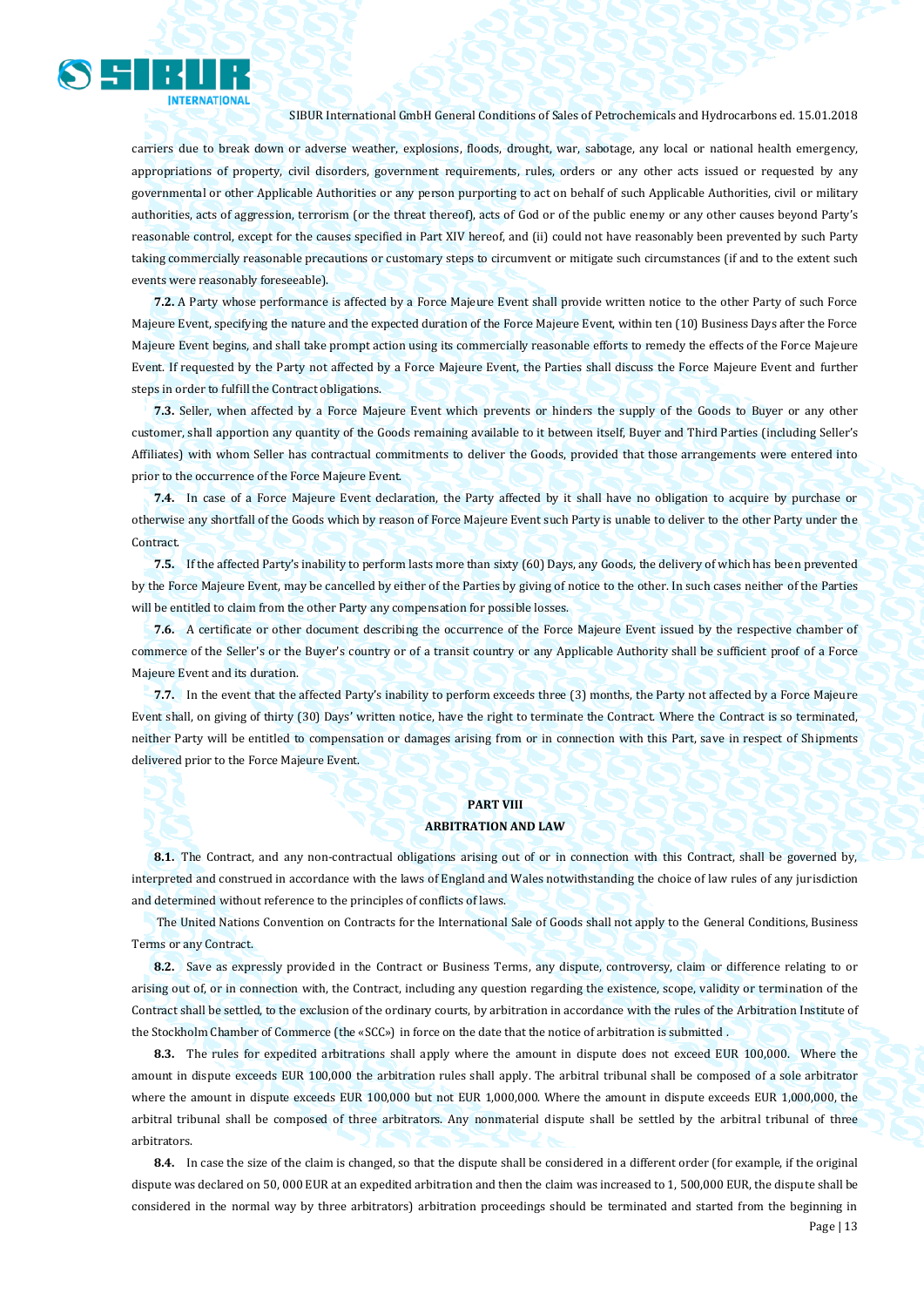

accordance with this arbitration clause. The amount in dispute includes the claims made in the request for arbitration and any counterclaims made in the answer to the request for arbitration.

**8.5.** Each Party shall submit the documents in English. Documents submitted in a language other than English shall be translated into English at the expense of the Party submitting the documents. Each Party shall have the right, at its sole cost and expense, to have an interpreter attend the arbitration hearings if it so chooses.

**8.6.** The seat of the arbitration shall be Stockholm, Sweden where all hearings shall take place. The arbitration proceedings shall be conducted in the English language, and the award shall be in English.

**8.7.** The decision of the arbitrators shall be final and binding on the Parties. The arbitrators' awards shall be consistent with the limitations of liability and other terms and conditions set out in the Contract, to the extent permitted by English law.

## **PART IX**

#### **SURVIVAL PROVISIONS**

**9.1.** Notwithstanding the foregoing, provisions of PART V (CONFIDENTIAL INFORMATION), PART VII (ARBITRATION AND LAW), PART IX (INJUNCTIVE RELIEF) hereof, PARAGRAPH VIII (RESPONSIBILITIES OF THE PARTIES) of the Business Terms in relation to Into Tank delivery and PARAGRAPH XI (RESPONSIBILITIES OF THE PARTIES) of the Business Terms in relation to other delivery terms shall remain in full force and effect after termination of the Contract until the moment specified in the respective provisions, or in case of PART VII and PART VIII hereof for other period provided by applicable Law.

### **PART X**

### **INJUNCTIVE RELIEF**

**10.1.** The Parties acknowledge and agree that irreparable harm and/or significant commercial damage may be caused to a Party resulting from any breach of the Contract by the other Party and/or any acts, or omissions of the other Party's employees, agents, officers directors or any other Third Party acting in concert with it or its behalf in connection with the Contract.

**10.2.** If the circumstances occur as referred to in clause 10.1 above, and/or the Party has reasonable grounds for believing that such circumstances will occur or have occurred, in addition to and without prejudice to any of the Party's other rights and remedies under the Contract, Business Terms and/or applicable Law, such Party shall be entitled to commence and pursue proceedings in any competent court in any jurisdiction for injunctive, conservatory and/or interim, including and without limitation an immediate restraining order, freezing order, order for the arrest or seizure of assets.

#### **PART XI**

#### **HEALTH, SAFETY AND ENVIRONMENT**

**11.1.** The Goods supplied the Seller in the condition in which they are sold are considered not to constitute a hazard to health or safety, provided that they are handled, used and stored in accordance with normally accepted safe business practices applicable to the Goods. The Buyer shall, for its own protection, consult the producer's Material Safety Data Sheet (MSDS) (if any), relevant codes of practice and standards, and factory inspectorates with regard to adequate hygiene, safety and environmental standards and enforcement thereof, with respect to handling, processing and storing of the Goods, their by-products and wastes of any sort.

**11.2.** Buyer warrants to Seller that it is aware of and understands the information in the MSDS for the Goods and it will adopt appropriate procedures to ensure that all persons or agents authorized by Buyer to carry out any of the rights, duties or obligations of Buyer under the Contract and all of Buyer's other officers, employees, contractors and agents who are involved in the loading, transportation, delivery, handling or use of the Goods sold and delivered to Buyer under the Contract are aware of, and comply with the information provided in the relevant Material Safety Data Sheet.

**11.3.** Buyer accepts the inherent risks associated with the Goods as set herein and shall accordingly have no claim of any kind against Seller directly or indirectly arising from damage to any property as a result of direct or indirect exposure to the Goods.

**11.4.** Seller shall not be liable for any cost, loss or damage resulting from the receipt of the Goods in non-compliant storage facilities. Buyer shall indemnify Seller against any claim which any Third Party might have or bring against Seller in this respect.

**11.5.** Any advice or instructions given in any form by Seller concerning storage, transport, use or application of the Goods delivered shall be on without prejudice basis and Seller shall not be liable for any loss, damage or expense resulting from observance of such advice.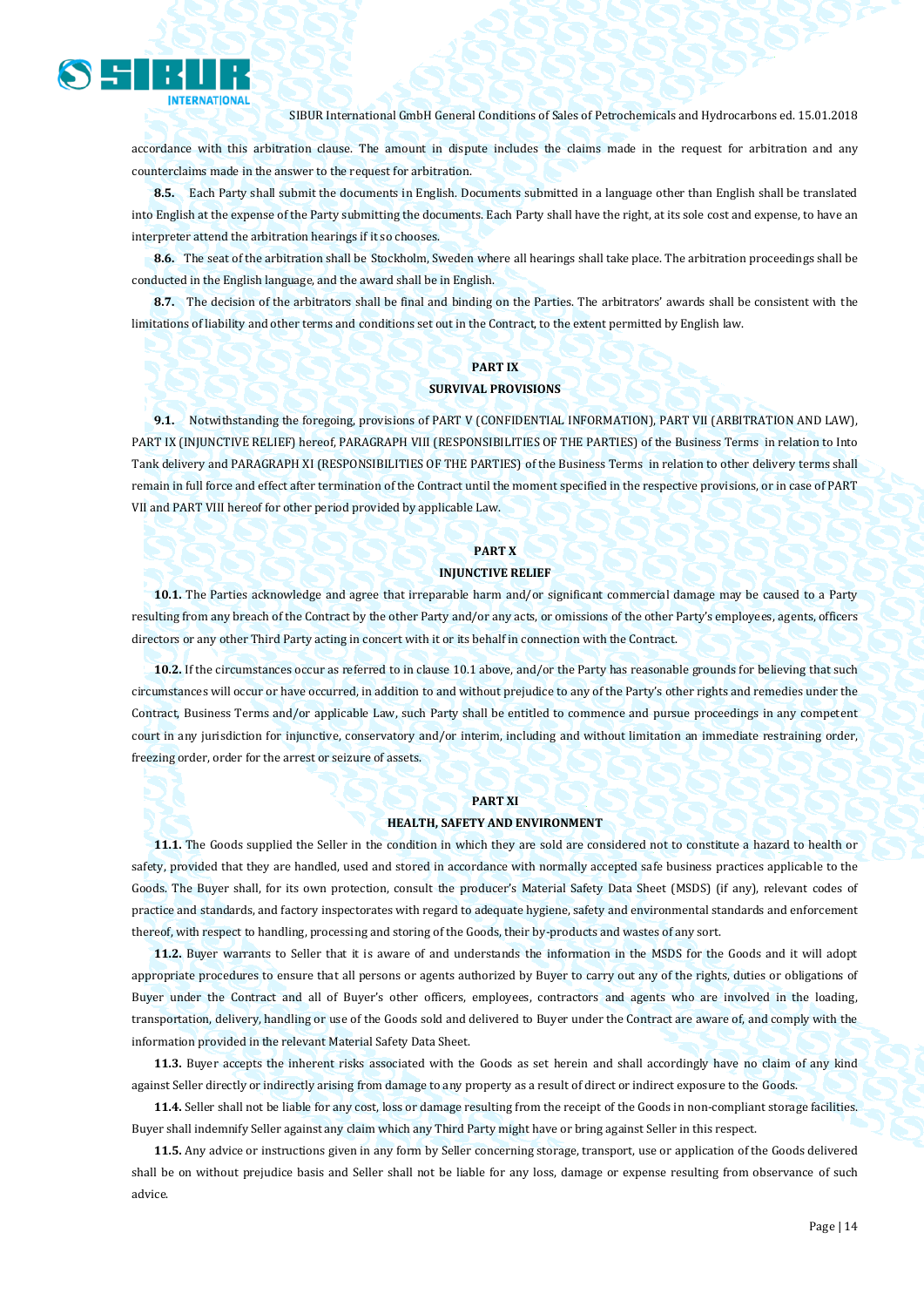

#### **PART XII**

#### **REACH**

**12.1.** "**REACH**" shall mean EU Regulation (EC) No. 1907/2006 of the European Parliament and of the Council of 16 December 2008 on classification, labelling and packaging of substances and mixtures and any accompanying directives, amendments and any other regulations of the EU or Applicable Authorities related thereto (as the foregoing may be amended from time to time).

**12.2.** Each Party shall comply with any obligations it may have under REACH which are applicable to any transaction contemplated under the Contract and/or which arise out of and/or in connection with the execution of the Contract.

**12.3.** Seller shall provide Buyer with the Chemical Abstract Service Number ("**CAS Number**") on its own by not later than at the time of loading of the Goods, unless otherwise specified in the Contract.

**12.4.** Notwithstanding any other provision to the contrary in the Contract, in providing Buyer with a CAS Number and/or Existing Commercial Chemical Substances Number and/or any other health, safety and environmental information relating to the Goods pursuant to this Part, regardless of their source, the Seller provides no warranty or representation as to the accuracy or completeness of such identification number(s) or information relating to it and needed by Buyer and/or reasonably requested by Buyer to comply with the requirements of REACH, hence Seller accepts no liability for loss, damage, delay or expense incurred by Buyer for whatever reason arising from its reliance on the accuracy of the identification numbers or other information hereunder provided and/or the existence of a valid (pre-) registration of the Goods to be imported into the EU/EEA.

#### **PART XIII**

#### **RESTRAINT OF TRADE**

**13.1.** Buyer shall not sell or deliver or unload the Goods to a country or a resident of a country in contravention of any Law of the country in which the Goods are produced.

**13.2.** Buyer undertakes that the Goods delivered under the Contract shall not be exported, sold or supplied by it to any country, state, territory or region or to any natural or legal person of such country, state, territory or region against which there are sanctions imposed by the United Nations Security Council, European Union, United Kingdom or United States on the export, sale or supply of such Goods to such location or person.

## **PART XIV**

## **SANCTIONS**

Notwithstanding anything to the contrary elsewhere in the Contract (including Business Terms):

**14.1.** Neither Party shall be obliged to perform any obligation otherwise required by the Contract (including without limitation an obligation to (a) perform, deliver, accept, sell, purchase, pay or receive monies to, from, or through a person or entity, or (b) engage in any other acts) if this would be in violation of, inconsistent with, or expose such Party to any Sanctions binding on that Party by virtue of Law or the Contract.

**14.2.** Where any performance by a Party would be in violation of, inconsistent with, or expose such Party to the Sanctions, such Party (the "**Affected Party**") shall, as soon as reasonably practicable give written notice to the other Party of its inability to perform. Once such notice has been given the Affected Party shall be entitled:

i. to immediately suspend the affected obligation (whether payment or performance) until such time as the Affected Party may lawfully discharge such obligation; and/or

ii. where the inability to discharge the obligation continues (or is reasonably expected to continue) until the end of the contractual time for discharge thereof, to a full release from the affected obligation, provided that notwithstanding the foregoing where the relevant obligation relates to payment for the Goods which have already been delivered under the Contract, the affected payment obligation shall either (i) remain suspended until such time as the Affected Party may lawfully resume payment, or (ii) be canceled by Seller, provided that the Parties will have the opportunity to carry into execution the return of such Goods to Seller, unless otherwise will be agreed by the Parties in writing; and/or

iii. where the obligation affected is acceptance of the Vessel, to require the nominating Party to nominate an alternative Vessel;

in each case without any liability whatsoever (including but not limited to any damages for breach of the Contract, costs, fees and expenses).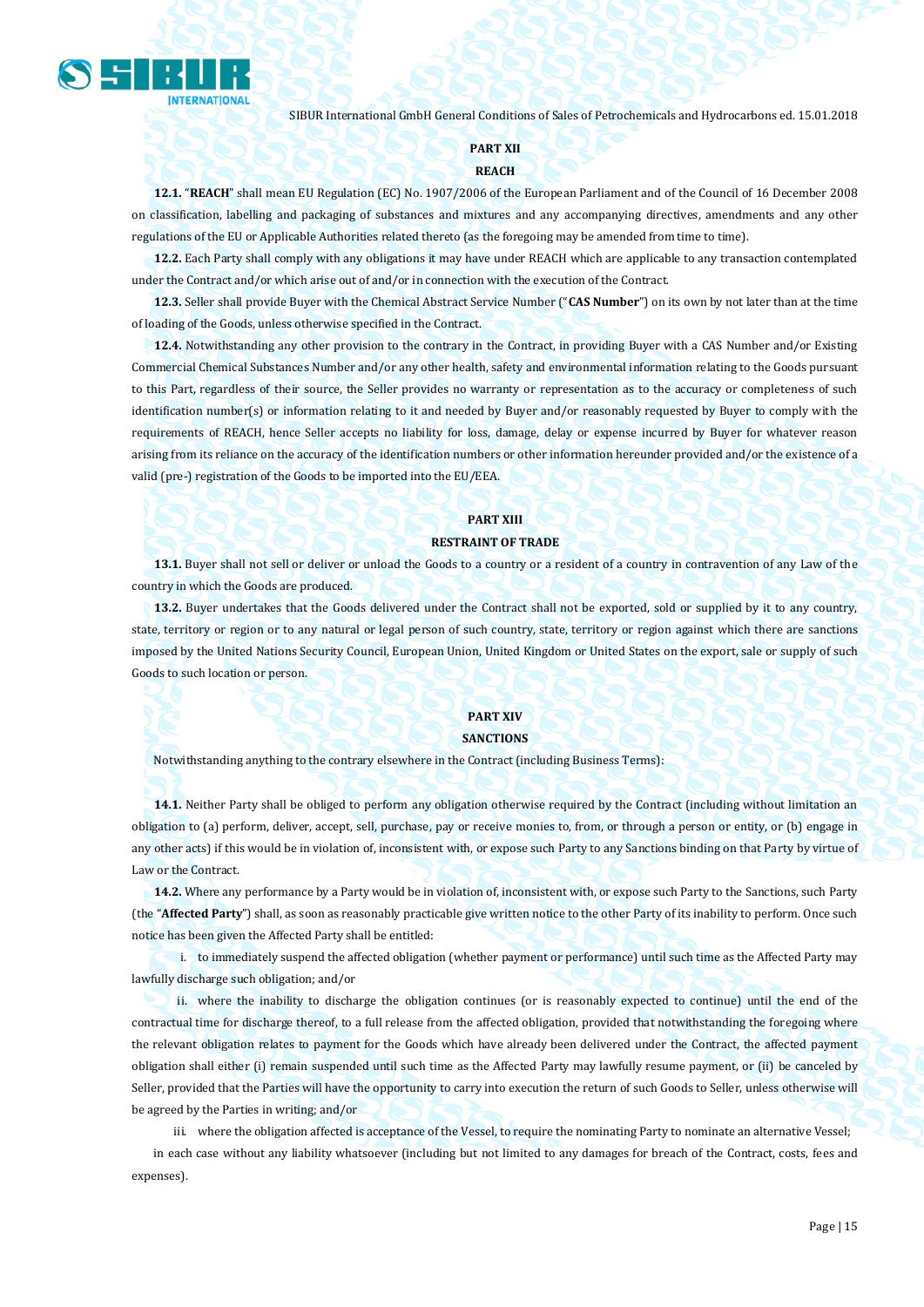

#### **PART XV**

#### **ANTI-TRUST**

**15.1.** Each Party hereby warrants to the other Party that, as of the date of the Contract and on each subsequent occasion it performs obligations under the Contract, it has not engaged in any Anti-competitive Behavior in relation to the potential or actual terms and conditions of Contract to be agreed or as agreed in relation to the Goods, including but not limited to the amount paid for the Goods, any level of volume discount or any other credit terms.

## **PART XVI**

#### **ANTI-CORRUPTION**

**16.1.** Each Party hereby represents and warrants to the other that it complies with all Anti-Corruption Laws.

**16.2.** Buyer and Seller each represent, warrant and undertake that they shall not, directly or indirectly

a) pay, offer, give or promise to pay or authorize the payment or other transfer of any other thing which has monetary value, including without limitation any funds, services, gifts, entertainment, commissions, fees and/or other advantage of any kind to any Applicable Authority, including but not limited to:

i. a government official or an officer or employee of a government or any department, agency or instrumentality of any government;

ii. an officer or employee of a public international organization;

iii. any person acting in an official capacity for or on behalf of any government or department, agency, or instrumentality of such government or of any public international organization;

iv. any political party or official thereof, or any candidate for political office;

v. any director, officer, employee or agent/representative of an actual or prospective counterparty, supplier or customer of Buyer or Seller;

vi. or any other person, individual or entity at the suggestion, request or direction or for the benefit of any of the abovedescribed persons and entities, or

b) engage in any other Corrupt Practices including without limitation: Bribery, Extortion or Solicitation, Trading in Influence or Laundering Corrupt Proceeds.

**16.3.** Notwithstanding the foregoing undertakings, Buyer agrees to notify promptly Seller about action of any instance where Buyer has failed to comply with any provisions of this Part and take necessary remedial actions within a reasonable time and to inform Seller about these actions.

**16.4.** Necessary remedial action might include providing co-operation in evidentiary action in conducting an examination or calling for an external audit of the incident, issuing warnings, reorganizing work, terminating sub-contracts or contracts of employment with persons or employees involved in corruption, or correcting the detrimental economic effect on the other Party of any proven noncompliance by, for example, adjusting the amount of the Price of the Contract. The nature and quantity of the remedial measures required of the Party subject to allegation will depend on the circumstances of the case in question, including the gravity of the infringement and on the conclusiveness of the evidence provided.

**16.5.** This Part contains the compulsory conditions for the Parties, and each Party may at its sole discretion suspend the execution of the obligations hereunder and/or terminate the Contract forthwith upon written notice to the other at any time, if in their reasonable judgment the other is in breach of any of Anti-Corruption Laws without prejudice to the other rights of the respective Party under the Contract or the applicable Law.

**16.6.** The Parties shall refer all disputes related to any alleged non-compliance with this Part according to PART VIII hereof. However, non-compliance may be the subject of the parallel criminal proceedings which may result in criminal sanctions or other consequences under Law than contractual, including liability sounding in tort.

**16.7.** Each Party will oppose any attempt of Extortion or Solicitation and is encouraged to report such attempts through available formal or informal reporting mechanisms upon consultation with the other Party.

**PART XVII**

**EUROZONE EXIT/BREAK-UP CLAUSE**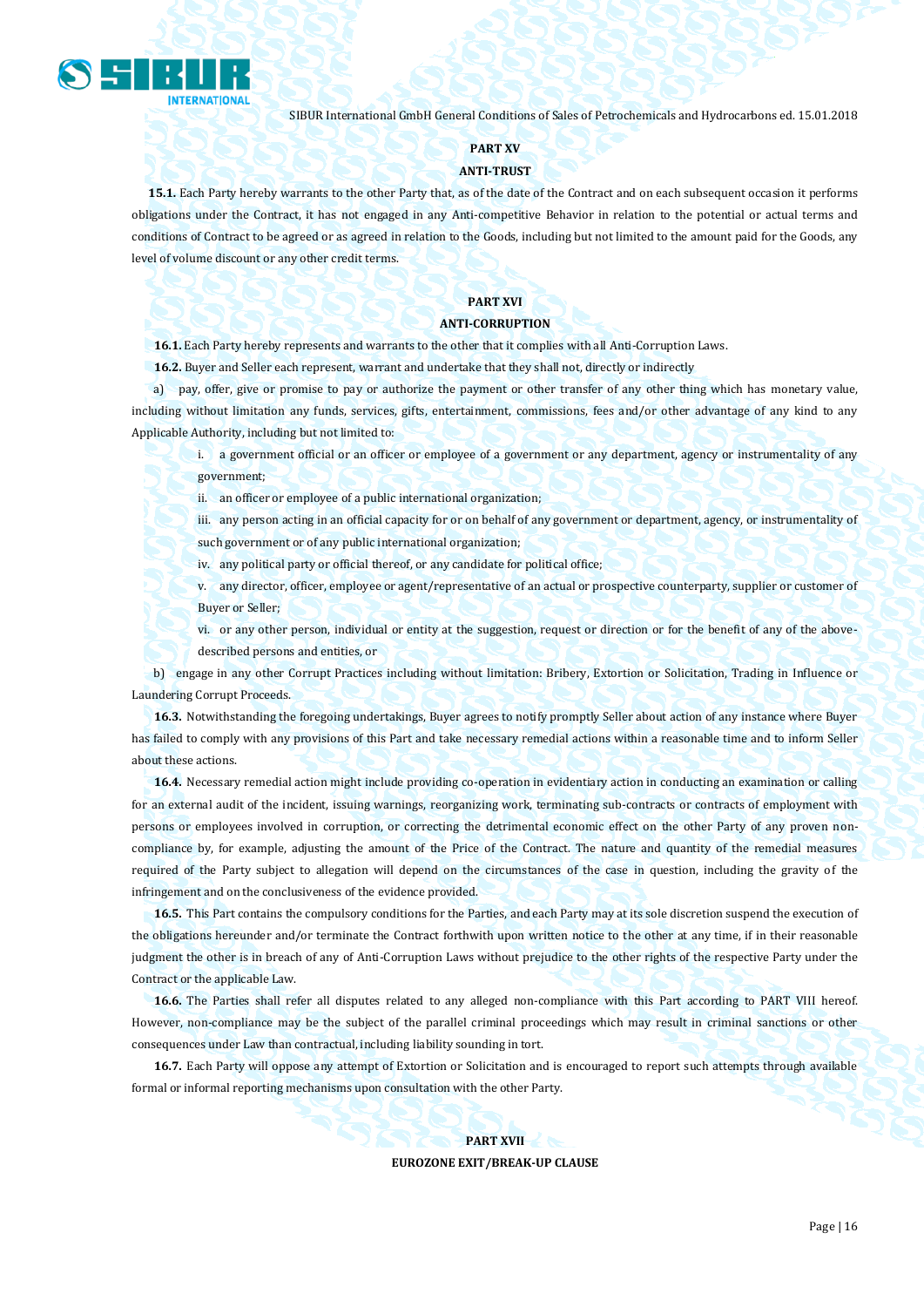

**17.1. Eurozone exit.** If for any reason (whether involuntarily or voluntarily), one or more Eurozone Members exits the Eurozone and/or is no longer a Eurozone Member and/or ceases to use the Euro as its national currency, but the Eurozone continues to exist, the following terms shall apply (unless the Contract or other written agreement between the Parties provides otherwise):

a) any payments to be made in Euro under the Contract and/or the Business Terms shall continue to be denominated and paid in Euro regardless of whether either Party or their bank accounts are resident in a Eurozone country ;

b) any such payments shall be made to an appropriate Euro bank account designed in writing to the paying Party by the Party receiving payment but such bank account shall be held in an account in a Eurozone country ; and

c) clause 16.3 shall apply.

**17.2. Eurozone break-up.** If for any reason whatsoever, the Eurozone ceases to exist and/or the Euro ceases to: (a) be a currency traded in London or other major economic centers; and/or (b) a currency accepted for payment, the following terms shall apply:

a) any payment to be made in Euro under the Contract shall be denominated in an alternative currency (including but not limited to USD, RMB or CHF) to be determined by the Seller in its discretion;

b) the Euro payment shall be converted into the relevant alternative currency by applying the rate of foreign exchange between the Euro and such alternative currency published by the European Central Bank on the last Banking day prior to the Eurozone break-up or such other rate as may be agreed by the Parties in writing;

c) any such payments shall be made to the bank account designed in writing to the paying Party by the receiving payment; and d) clause 17.3 shall apply.

**17.3.** For the avoidance of doubt:

a) Any Law (including any Regulations of the EU or of any other country ) contrary to the provisions of this Part shall not apply, to the extent that the effect of such Law is capable of being excluded by agreement between parties to a contract.

b) Neither a Eurozone exit nor a Eurozone break-up shall: (a) constitute a Force Majeure Event entitling either Party to invoke Part VII hereof, nor (b) entitle either Party to terminate the Contract or suspend performance of any of its obligations under the Contract and/or Business Terms.

## **PART XVIII**

#### **MISCELLANEOUS**

**18.1 Entire Contract**. The Contract, relevant Business Terms and this General Conditions are an integral part of the Contract, including attachments and any addenda or amendments thereto, and together they constitute the sole and entire understanding between the Parties with respect to the subject matter of the Contract and supersede all and any prior oral or written agreements, negotiations and discussions between the Parties pertaining to the subject matter of the Contract or the Contract as a whole.

**18.2. Amendments**. Save as expressly provided in the Contract, no amendment or variation of the Contract shall be effective unless in writing and signed by a duly authorized representative of each of the Parties to it (except for a Sales Order Confirmation concluded via e-mail pursuant to Part II hereof). Without limiting the above, the Seller is entitled to unilaterally change the General Conditions and/or Business Terms from time to time by uploading the new version of the General Conditions and/or the Business Terms to the Seller's website at www.sibur-int.com. The new version of the General Conditions and/or the Business Terms shall come into force within 10 (ten) days after such upload.

**18.3. Assignment**. Neither Party may assign the Contract or any of its rights under the Contract or transfer any obligations under the Contract, without the other Party's prior written consent, which consent shall not be unreasonably withheld or delayed. Notwithstanding the foregoing, Seller may, without consent, assign or transfer its rights and/or delegate its obligations under the Contract in whole or in part to any Affiliate of Seller or to any bank. Notwithstanding the foregoing, the Seller may, without consent, assign or transfer its rights and/or obligations under the Contract in whole or in part to any Seller Group Company or to any bank. For the purposes of this Clause 18.3 "Seller Group Company" shall mean any legal entity falling under the same group of companies as the Seller. Any attempt at assignment in violation of this Clause shall be null and void.

**18.4. Binding effect**. The terms and conditions of the Contract shall be binding upon, and shall inure to the benefit of, the Parties to the Contract and their respective permitted successors and assigns.

**18.5. No Third party beneficiaries**. Nothing in the Contract and/or Business Terms will give rights to any Third Parties and the provisions of the Contract (Rights of Third Parties) Act 1999 as amended from time to time are specifically excluded.

**18.6. The Parties' relationship.** The relationship hereby established between Seller and Buyer is solely that of a seller and a buyer of goods at arms' length. Each is an independent contractor engaged in the operation of its own respective business, and nothing in the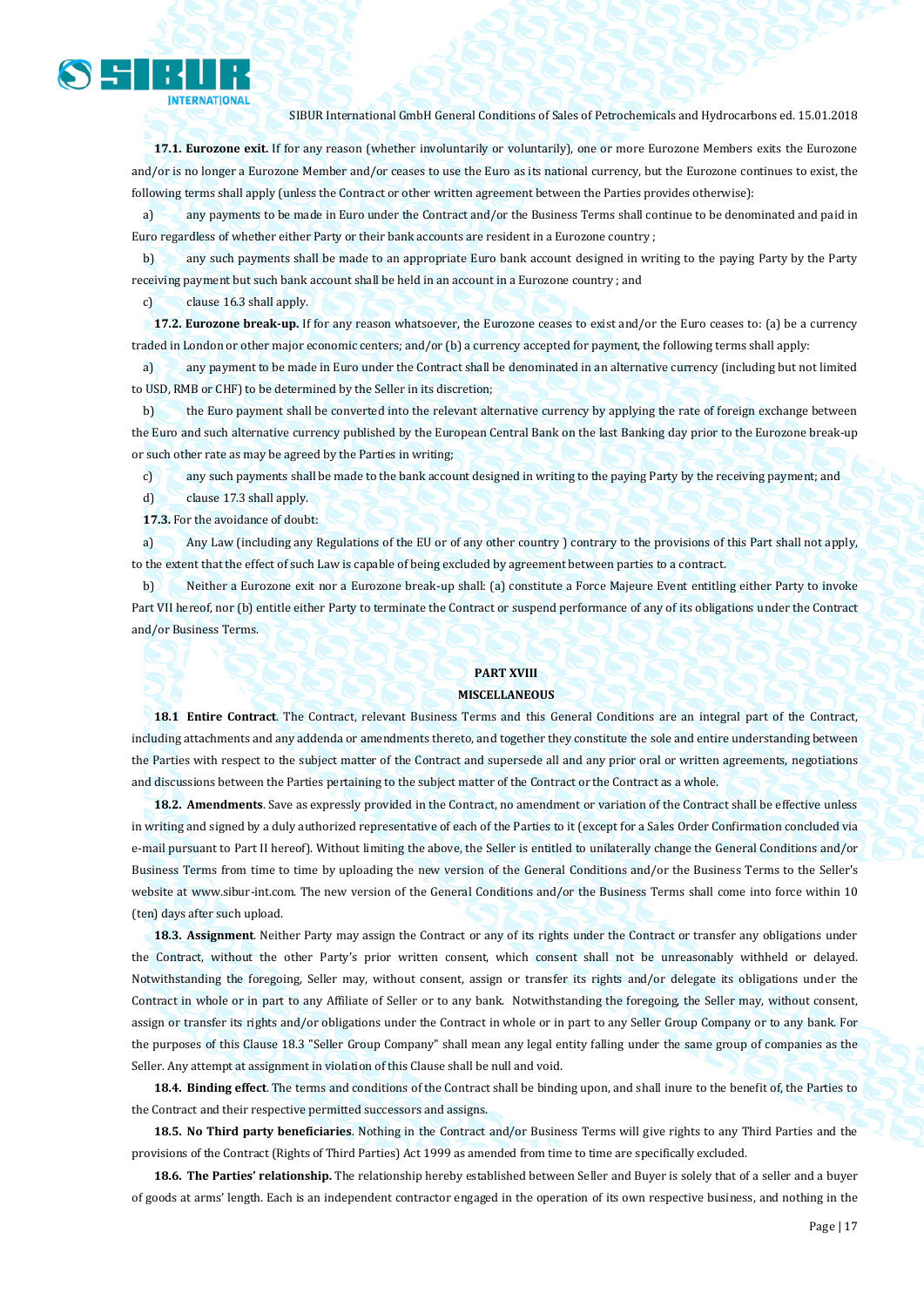

Contract and/or Business Terms shall be construed to create a partnership, agency, joint venture, pooling, franchise or employeremployee relationship between the Parties. Neither Party has the power or the authority to act for, represent, or bind the other Party (or any of the other Party's Affiliates) in any manner.

**18.7. Execution**. Subject to clause 2.3, either Party may sign the Contract and any related amendments and attachments, or other documents and send a copy to the other Party by fax or email with subsequent provision of the original documents within thirty (30) Days after the receipt of a copy thereof. The copy document shall be construed as legally binding upon the Parties until the original document is provided.

**18.8. The Seller's warranties, guarantees and representations.** Seller warrants that it has full legal title to the Goods and that it has full right and power to convey such title to Buyer. FOR THE AVOIDANCE OF DOUBT SELLER MAKES NO GUARANTEES, WARRANTIES, REPRESENTATIONS, EXPRESS OR IMPLIED, WRITTEN OR ORAL, INCLUDING ANY WARRANTY OF MERCHANTABILITY OR FITNESS OR SUITABILITY OF THE GOODS FOR A PARTICULAR PURPOSE, CONCERNING THE GOODS. ANY WARRANTIES, CONDITIONS OR OTHER TERMS IMPLIED BY LAW, CUSTOM, CONTRACT, STATUTE OR OTHER LEGAL THEORY OR OTHERWISE, WHETHER AS TO MERCHANTABILITY, QUALITY, FITNESS FOR PURPOSE OF THE GOODS OR OTHERWISE ARE SPECIFICALLY EXCLUDED TO THE FULLEST EXTENT PERMITTED BY APPLICABLE LAW.

**18.9. Expenses.** Whether or not the transactions contemplated hereby are consummated, all costs and expenses (including the expenses, costs and fees of each Party attorneys, auditors and financial and other professional advisors) incurred in connection with the Contract and/or the drafting or negotiation of the terms and conditions of the Contract or any other transaction arising out of or in connection with the Contract shall be borne and paid by the Party incurring such costs and expenses.

**18.10. Waiver**. Any failure on the part of any Party to the Contract to comply with any of its obligations, agreements or conditions under the Contract may only be waived in writing by the Party to whom such compliance is owed but such waiver will not be considered to be a waiver of future failure(s) to comply with an obligation, agreement or condition. No act or omission by a Party may be deemed to be a waiver of any rights if such a waiver is not declared explicitly and in writing.

**18.11. Severability**. If any part of the Contract is deemed to be unenforceable, invalid or in contravention of Applicable Law by a court or arbitral tribunal of competent jurisdiction, the remainder of the Contract shall remain in full force and effect. The Parties shall negotiate in good faith to replace the invalid provision with a provision which reflects, to the extent possible, the original intent of the invalid provision.

**18.12. Set-off**. No set-off may be made by Buyer against any claims unless otherwise agreed in writing by Seller in advance. . For the avoidance of any the Seller shall be entitled at all times to set-off any and all amounts owing at any time from Buyer to Seller against any amount due by Seller under the Contract.

**18.13. Warranties.** Each Party hereby represents and warrants to the other that:

a) it has the authority to enter into and perform its obligations under the Contract,

b) the Contract has been duly executed and delivered on behalf of such Party, and constitutes a legal, valid, binding obligation, enforceable against such Party in accordance with its terms and conditions,

c) it is a corporation duly organized, validly existing and in good standing under the laws and regulations of its jurisdiction of incorporation or formation,

d) neither the execution of the Contract nor its performance thereunder conflicts with any applicable Law or any other contract to which it is a party or any obligation to which it is subject,

e) within five (5) Days after the relevant event, the Party so effected will inform the other Party of any changes or amendments to its direct or indirect ownership.

**18.14. Counterparts.** If the Contract is executed in two counterparts, each shall be deemed an original, but all of which together shall constitute one and the same instrument. The Parties hereby acknowledge and agree that the Contract has been prepared jointly and no rule of strict construction shall be applied against either Party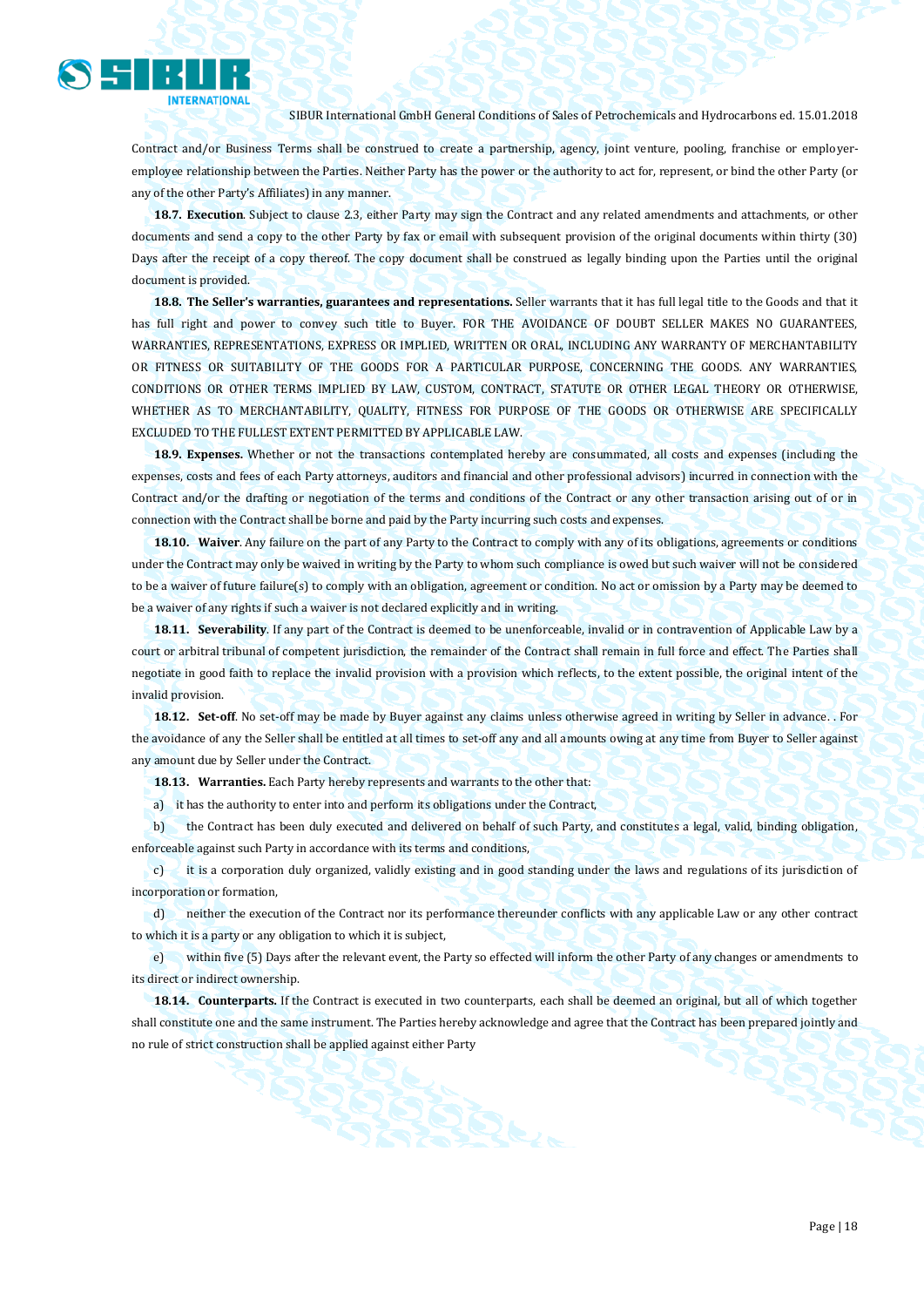

*ANNEX 1*

#### *LETTER OF INDEMNITY (TEMPLATE)*

**The Buyer** 

**To whom it may concern**

#### **LETTER OF INDEMNITY**

This Letter of Indemnity (the "Indemnity") dated as of \_\_\_\_\_\_\_\_\_\_\_\_\_\_\_\_\_\_\_\_\_\_\_\_\_, 20\_\_\_ (hereinafter the "Signing Date").

We refer to our Contract Nº \_\_ dated the \_th day of \_\_\_\_\_\_\_\_ (the "Contract")in respect of your purchase from us of \_\_\_ mt of \_  $($  "the Goods") on Vessel " $\_\$ ", bill of lading date  $\_\_$ .

In consideration of your making payment of *\_\_\_ (spelling*) for \_\_\_\_ mt of the said Goods in accordance with the Contract and having agreed to accept delivery of the Goods without having been provided with the documents as set out in the Contract, we hereby represent and warrant all of the following:

(i) the existence and validity of the documents;

(ii) that we are entitled to possession of the documents;

(iii) that we were entitled to possession of the Goods;

(iv) that we had good title to such Goods;

(v) that title in the Goods has been passed as provided in the Contract to you free of all liens, charges or encumbrances of whatever kind;

(vi) that you will have the benefit of the warranty as to enjoyment of quiet possession implied by law in the Contract but without prejudice to any other warranty so implied.

Without prejudice to your rights under the Contract we hereby agree to protect, indemnify and hold you harmless from and against any and all damages, losses, liabilities, costs, claims and reasonable expenses which you may suffer by reason of:

(a) our failure to present the documents to you in accordance with the Contract; and/or including but not limited to

(b) any action or proceeding brought or threatened against you by reason of our said failure and any breach of our above express representations and warranties in connection with questions of title to or the right to possession of the documents or the Goods or the proceeds of either; or any liens, charges or encumbrances asserted on the documents or the Goods or any other claims arising out of or in connection with the documents.

Our liability hereunder shall remain in full force and effect unless and until we provide you with the documents, which we irrevocably agree to provide to you as soon as the same have come into our possession.

No term of this indemnity is intended to, or does, confer a benefit or remedy on any party other than the named Buyer under the Contract whether by virtue of the Contracts (Rights of Third Parties) Act 1999 or howsoever.

This Indemnity shall be governed by and construed in accordance with the laws of England. Any dispute arising out of or in connection with this Indemnity, including any question regarding its existence, validity or termination, shall be subject to the exclusive jurisdiction of the courts of England.

Each provision of this Indemnity is severable and distinct from the others. If any such provision is or at any time becomes to any extent invalid, illegal or unenforceable under any enactment of rule of law, it shall to that extent be deemed not to form part of this Indemnity but (except to that extent in the case of that provision) it and other provisions of this Indemnity shall continue in full force and effect and their validity, legality and enforceability shall not be thereby affected or impaired.